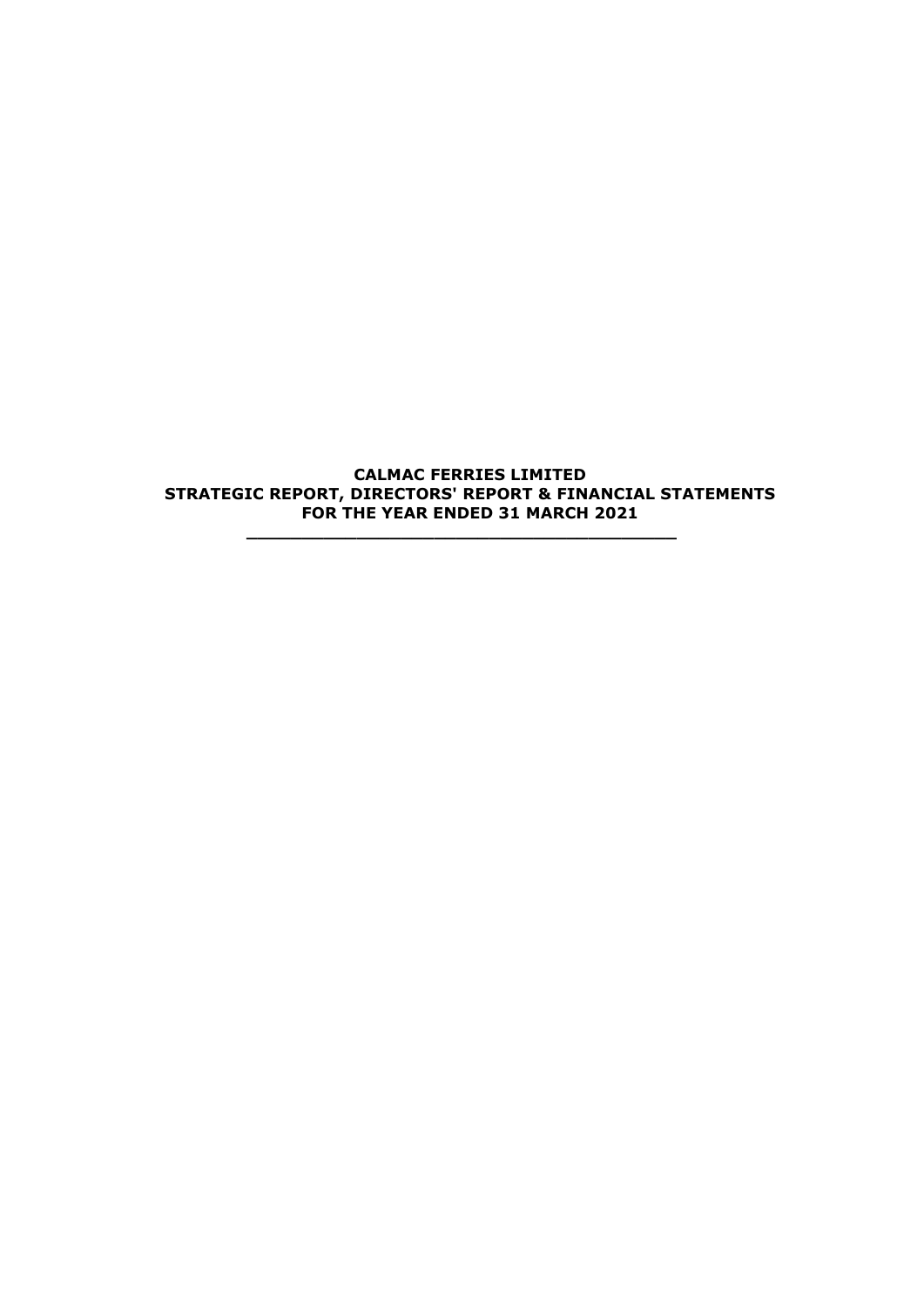# **Contents**

| Strategic Report                         | 1  |
|------------------------------------------|----|
| Directors' Report                        | 8  |
| Statement of Directors' responsibilities | 10 |
| Independent Auditor's Report             | 11 |
| Profit and Loss Account                  | 14 |
| <b>Balance Sheet</b>                     | 15 |
| Statement of changes in equity           | 16 |
| Notes on the financial statements        | 17 |
| Corporate information                    | 31 |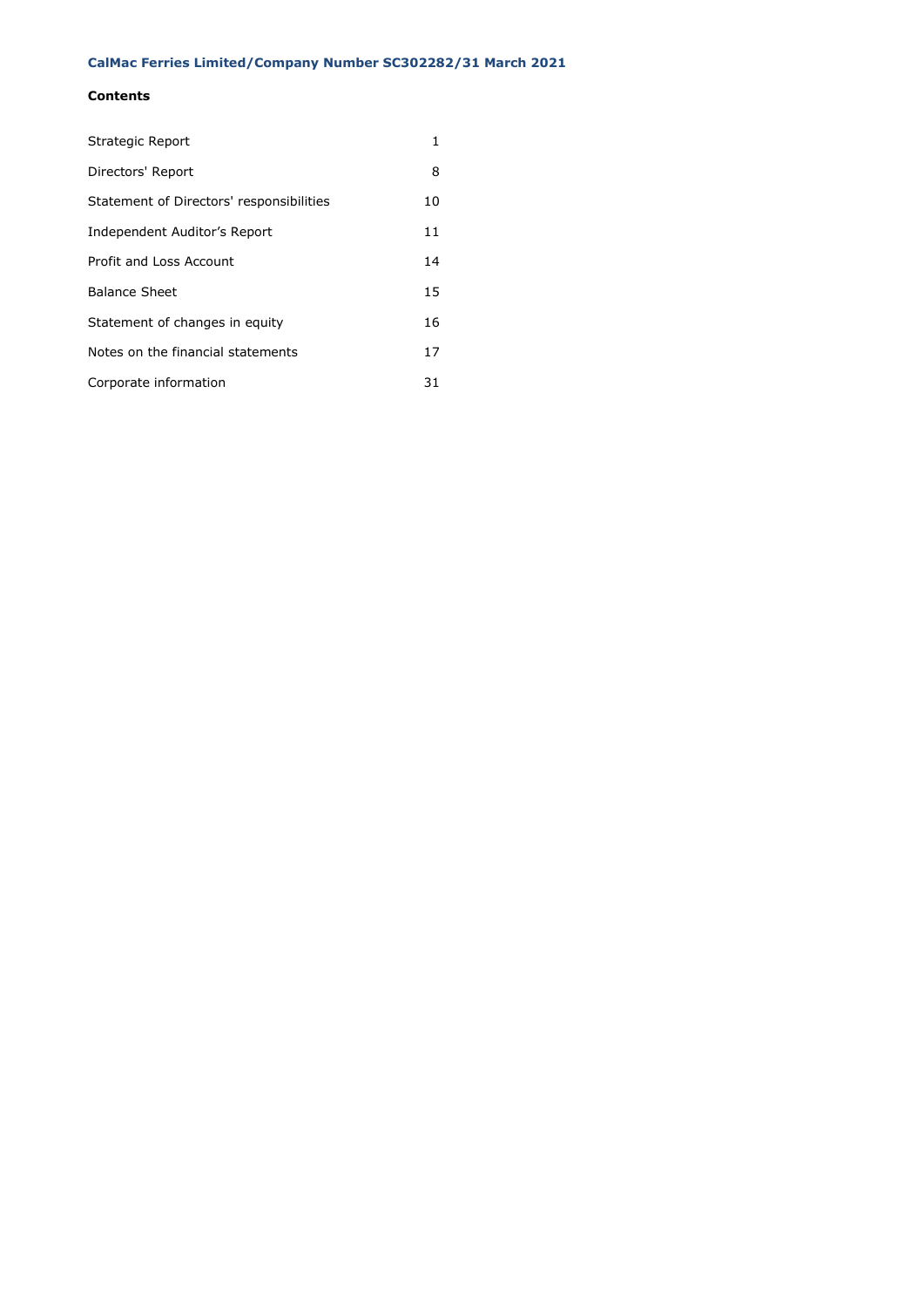## **Strategic Report**

CalMac is the UK's largest ferry operator, running 34 vessels to over 50 destinations, across 200 miles of Scotland's west coast. We provide an everyday lifeline service to west coast communities, and for tourism, we play a critical role in enabling its development, which is hugely important for the area's economy.

Our Purpose:

• To navigate the waters, ensuring life thrives, wherever we are

Our Values:

- People first we help each other thrive
- Locality We act in the best interest of the places we serve
- Bravery We think and act with courage and conviction

Our Business goals:

- Safety Retain safety at the heart of our organisation.
- Value Deliver a high-quality, cost-efficient operation
- Customer Service Deliver brilliant customer journeys to a consistent standard
- People Put people-first and be one CalMac
- Growth Set a strong platform for revenue growth
- Environment Improve an environmentally sustainable service

The Company recorded a profit before tax of £3.3m (2020: £1.7m), operating the Clyde and Hebrides ferry service (CHFS 2) contract profitably, maximising allowable operator return. The principal risk that the Company faces relates to the eight-yearly cycle of competitive tender processes conducted by the Scottish Government.

#### **COVID crisis**

The impact of Covid-19 seriously impacted CHFS services and has been an incredibly difficult period for the country, the communities we serve, our customers and our staff. At the start of the pandemic, we introduced an essential service timetable which maintained a lifeline service to our communities.

As the pandemic evolved, we took quick and brave decision to continually change our services in line with rapidly changing guidance to keep staff and passengers safe. Our risk measures were independently assessed by DNV (Det Norske Veritas), which is an independent expert in assurance and risk management and the world's leading classification society for the marine industry. We were also the first UK ferry company to be awarded their Covid-Care accreditation in recognition of the strength of our response.

We operated lifeline services throughout the pandemic, enabling essential travel and support for our communities, with all our staff demonstrating commitment to our CalMac values of putting people first, bravery and acting in the best interests of the places we serve.

We received additional Covid-19 funding in the year of £22.8m from Transport Scotland as a variation to our Clyde and Hebrides Ferry contract and £1.1m of furlough funding through HMRC. We were incredibly grateful for the public funding which enabled us to protect jobs, staff who needed to isolate and the continuity of our services.

Our priority throughout this period was to keep island communities safe, while maintaining lifeline services.

#### **Carrying figures**

Carryings were significantly impacted by Covid-19 and lockdown restrictons. This year saw a significant drop in passengers carried from 5,533,762 to 2,059,331, a reduction of 62.7%. This was also reflected in vehicle traffic, with car carryings down from 1,450,325 to 755,602, a 47.9% decrease.

Throughout the pandemic, we continued to maintain vital commercial vehicle links to the islands with carryings of 69,868 compared with 79,612 (12.2% reduction).

Coach carryings were also significantly impacted, and reduced from 10,876 to 1,223 (88.8% reduction) during 2021.

Scheduled sailings dropped from 159,888 last year to 117,039 in 2020/21. This was entirely in relation to the reduction in services as a result of the Covid-19 crisis.

Contracted reliability and punctuality remain at industry leading levels at 99.58% for reliability and 99.89% for punctuality. Actual reliability and punctuality which includes weather disruptions also ramains high at 94.04% for reliability and 97.26% for puncuality.

# **Service Resilience**

All 34 leased vessels had a successful annual overhaul at four yards. As of 1 January 2021, a new, long-term contract for the provision of annual vessel overhaul and breakdown support came into effect with our strategic yard suppliers. The contract provides a long-term approach and will improve the preparation, collaboration, and planning for these complex activities.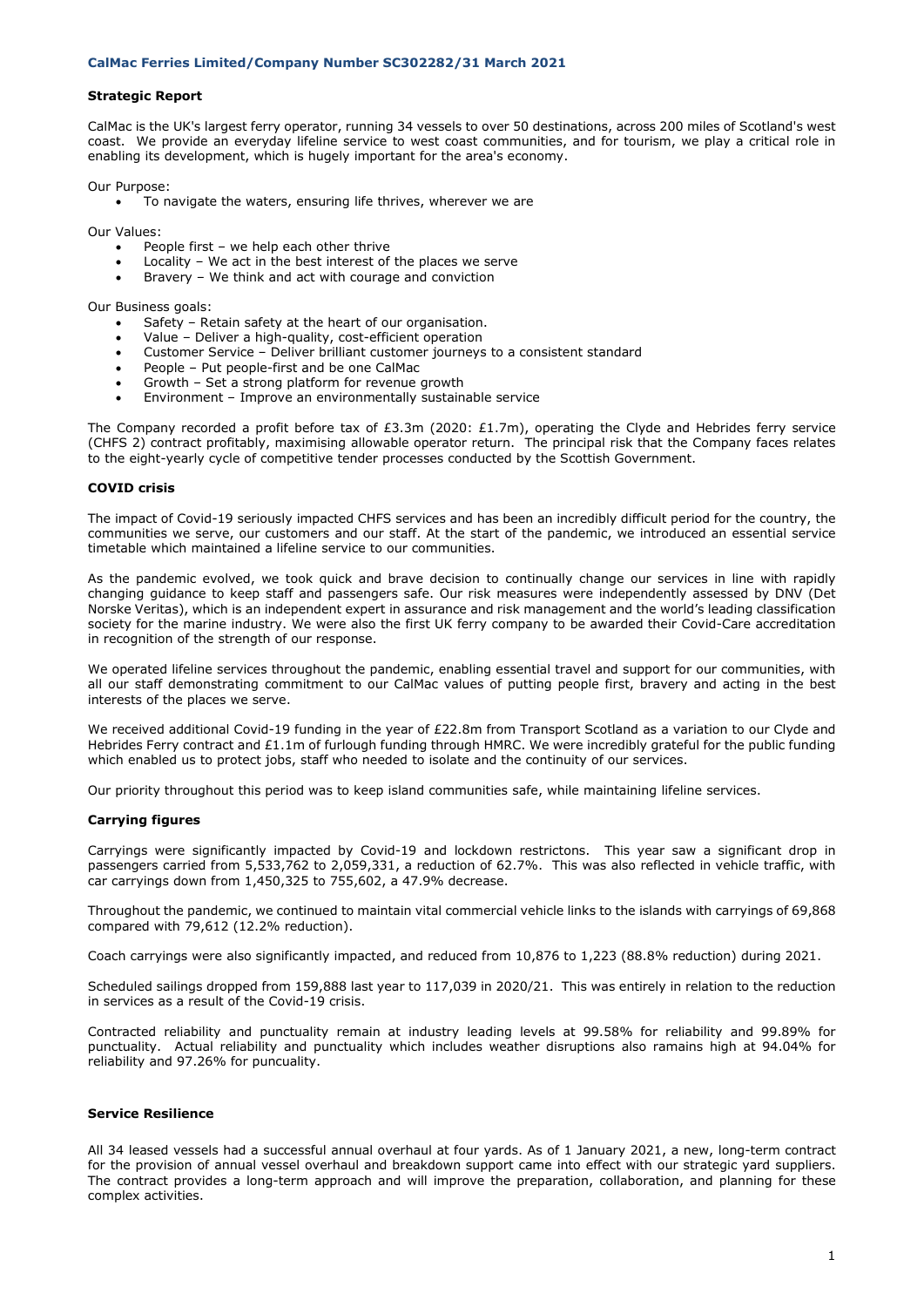In 2020/21, we delivered a £7.3m programme of investment on behalf of CMAL, to address vessel resilience. The programme included replacing equipment which is either obsolete or at the end of economic life and upgrades of equipment to improve environmental performance and reliability. This programme also involved replacing equipment where required to support changes in certification requirements.

The work was important, extensive, and included replacing main engines and generators, upgrading lifesaving equipment, improving lighting to modern LED formats, replacing end of life batteries, replacing electrical cabling, and upgrading navigation and communications equipment.

We have invested in a new logistics hub and centre of excellence to support the technical supply chain needs of the business. The new facilities provide increased space, improve our processes, and increase efficiency in the supply of technical parts to vessels in service, during breakdowns and for planned annual overhauls. Regular forums have also been introduced with our suppliers to improve our technical supply chain management. Underpinning all of this is our investment in our people – helping them to achieve formal accreditation in logistics management.

To support the daily management of vessels, we have introduced a defect reporting management system. It provides an online, easy to use facility to log and update status on emerging defects. Reporting has been enhanced and allows us to identify trends and guides our preventative maintenance activity. We have completed our first overhaul season using data from our new vibration analysis system on key components of major vessels.

Our core challenge remains the ageing fleet. However, we are confident that through a planned strategy for a replacement maintenance management system, enhanced support for our people through engagement forums, development and training, we can drive further efficiencies to support and maintain our fleet.

# **Our People and Staff Engagement**

Engagement has been a challenge due to the constraints Covid-19 placed on the ability of senior teams to travel across the network and to meet colleagues face to face. Nonetheless, we put in place initiatives aimed at achieving our objective of 75% of staff saying they would recommend the organisation as a great place to work, compared with 62% in our 2019 staff survey.

The "Our People" project was set up to drive and measure activity across areas of building trust, supportive management, developing a positive and inclusive culture and driving a one-team approach.

Early activity involved a video featuring colleagues from across our network, reminding us of our heritage, the spirit on which the Company was founded, and the legacy entrusted to us. This was a means of sharpening our focus on our core values of people first, bravery and locality, our responsibilities to adapt and change, and our need to connect and communicate with each other.

Achievements included the establishment of an 'Inclusive CalMac' group and a 'Wellbeing' group, both involving colleagues from all areas of our business. This will be followed in the coming year with a People Steering Group, providing a forum where new initiatives can be discussed openly and tested, to ensure they land well throughout the organisation. Innovative technologies have enabled us to connect with colleagues remotely and allow them to become more involved and have their voices heard. This has created a foundation on which we can build in the coming year.

#### **Change and Continuous Improvement**

We are embarking on a major programme to improve performance across the business. To achieve the greatest value from this investment, we have recruited Change management and Continuous Improvement experts to help set up the required processes and systems. The aim is to establish a culture in which the business continually improves and with the full commitment of all members of staff.

Through this approach, we will help to standardise change and improvement methods and strengthen leadership training within these areas. Dedicated resources will also be embedded into key projects, ensuring we are ready and prepared for new processes and behaviours.

One of our ambitions is to embed a change and continuous improvement mindset at the heart of everything we do. As part of this work, we will continue to develop our change framework and establish practices across the Company to help make continuous improvement a standardised way of working. Supporting our staff will be a central part of this work, and we will deliver training, coaching and support to help build our collective skills and capabilities in this area. New change networks and communities of practice will underpin this and help drive innovation across the organisation.

#### **Investment in Technology**

To improve our customers' experience, there have been some exciting achievements through our investment in technology.

## Ticketing and Reservations

We are implementing a new modern booking, ticketing and travel experience via the Ar Turas (Our Journey) project. This will provide a streamlined and efficient booking experience for customers, available through different channels. The solution will be standardised, accessible, digitally-enabled and efficient, and will maximise available, bookable space on our ferries and provide better travel information.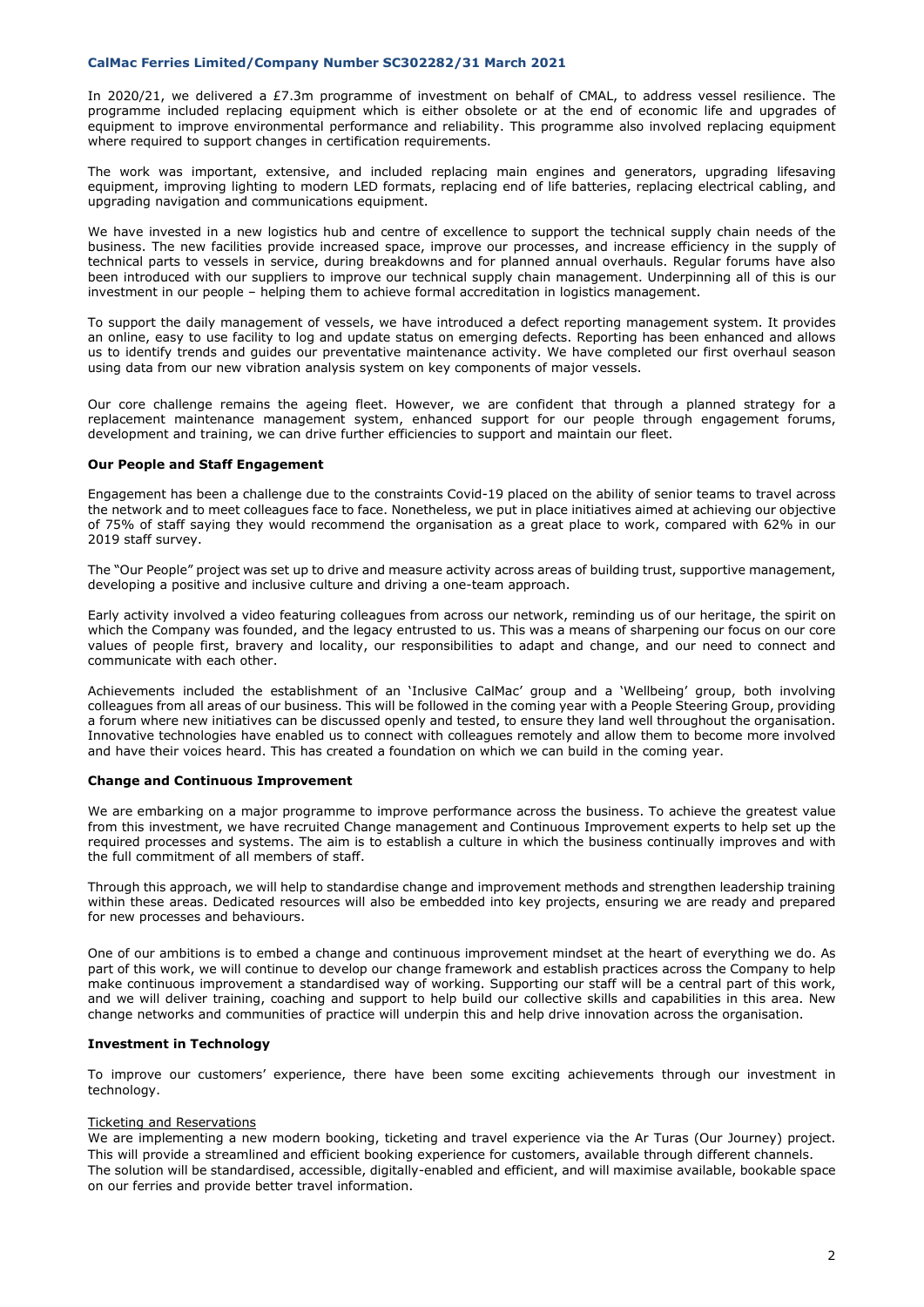The new technology with will enable the business to use market-leading software to help us standardise and simplify our processes, in line with best practice.

#### The Digital Refresh Project

To give customers an easier and more streamlined online experience, we are in the process of developing a new-look website and a new CFL App. The website will also highlight and celebrate the Company's achievements, such as its support of communities throughout the network.

### Network Improvement Project (WIFI)

Our teams have been working over the last year to upgrade our network connectivity including Wi-Fi and continue to upgrade our port and vessel infrastructure. The upgraded Wi-Fi system will use the 4G mobile network to support improved connectivity for our customers and staff, creating a better onboard experience. Upgrading our port and vessel infrastructure directly supports the new ticketing and reservations system enabling both customers and staff an improved and seamless experience.

### Oran Mor project – Retail Stock Management System

We have a new inventory management system known as 'Saffron.' This allows our teams to manage and order stock in a timely and targeted way. The new system aims to help us increase onboard revenue by providing better insight meaning we can plan effectively, improve availability, and grow sales.

# Custellence – Our New Journey Mapping Tool

This tool allows us to map out our end-to-end customer experience by using a collaborative and intuitive platform. The new platform replaces the previous MS Excel approach. It is web based and supports the business by way of gap analysis and issue identification, with the ability to create signature actions to support improvements.

#### **Communities**

CFL is committed to engaging openly and effectively with local communities. Listening to views and opinions from the people who live and work in communities where we provide a lifeline service helps us to gather valuable input, which shapes the way in which we deliver services.

We engage with communities both formally and informally. As well as working closely with ferry committees and ferry stakeholder groups, we are in close contact with local councils and local businesses. During the Pandemic we have continued to work closely with the Community Board with regular meetings attended by our Managing Director. The Community Board have been a valuable addition to our community engagement.

When the Covid-19 pandemic hit, this prompted a change in the way we communicated with our island-based customers. During this period, we were unable to travel across the network to attend meetings, and so we were confined to virtual events. Normal channels of engagement with all stakeholders changed and adapted accordingly, and we worked harder to communicate more frequently, particularly with ferry stakeholder groups, local authorities and resilience and social care partners.

Many decisions affecting travel in Scotland during the pandemic were made at a national level, which we then implemented, all the while ensuring essential services could continue, whilst helping to protect the islands and reduce the spread of infection.

Working with the communities we serve will always be important to us. We will continue to be present through our work with learning and development partners via our popular modern apprenticeship programme where the 2021 intake included 16 employees from local communities, and through career progression events. We are an active employer within the communities we serve with 432 of our employees residing on the islands.

We are active supporters of destination marketing and tourism sector events, economic forums, community events, sporting fixtures and environmental forums. We sponsor awards and help to recognise talent and temerity in commerce and public service and participate in many commercial and social interest activities – all weaving into a rich tapestry of very real, tangible, and valuable engagement opportunities.

### **Environment**

During the year 2020/21, we redesigned our Environmental Strategy to align with the ambitions of both the UN Sustainable Development Goals and the Scottish Government's 2020 Environmental Strategy.

The priority areas of the Strategy are Climate Action to reduce emissions from fuel combustion and energy consumption; Climate Action to prepare for climate change and manage climate risk; Responsible Consumption and Production to minimise waste and move towards circular economy thinking and Life under Water to protect biodiversity.

The Strategy is supported by an action plan which is being delivered by all areas of the business with environmental performance. Action delivery progress is being routinely reported internally.

To support our ambition to achieve gold status from Keep Scotland Beautiful at all our operated ports and harbours, we introduced a programme of litter audits. Routine, structured litter auditing is now undertaken at all our operated sites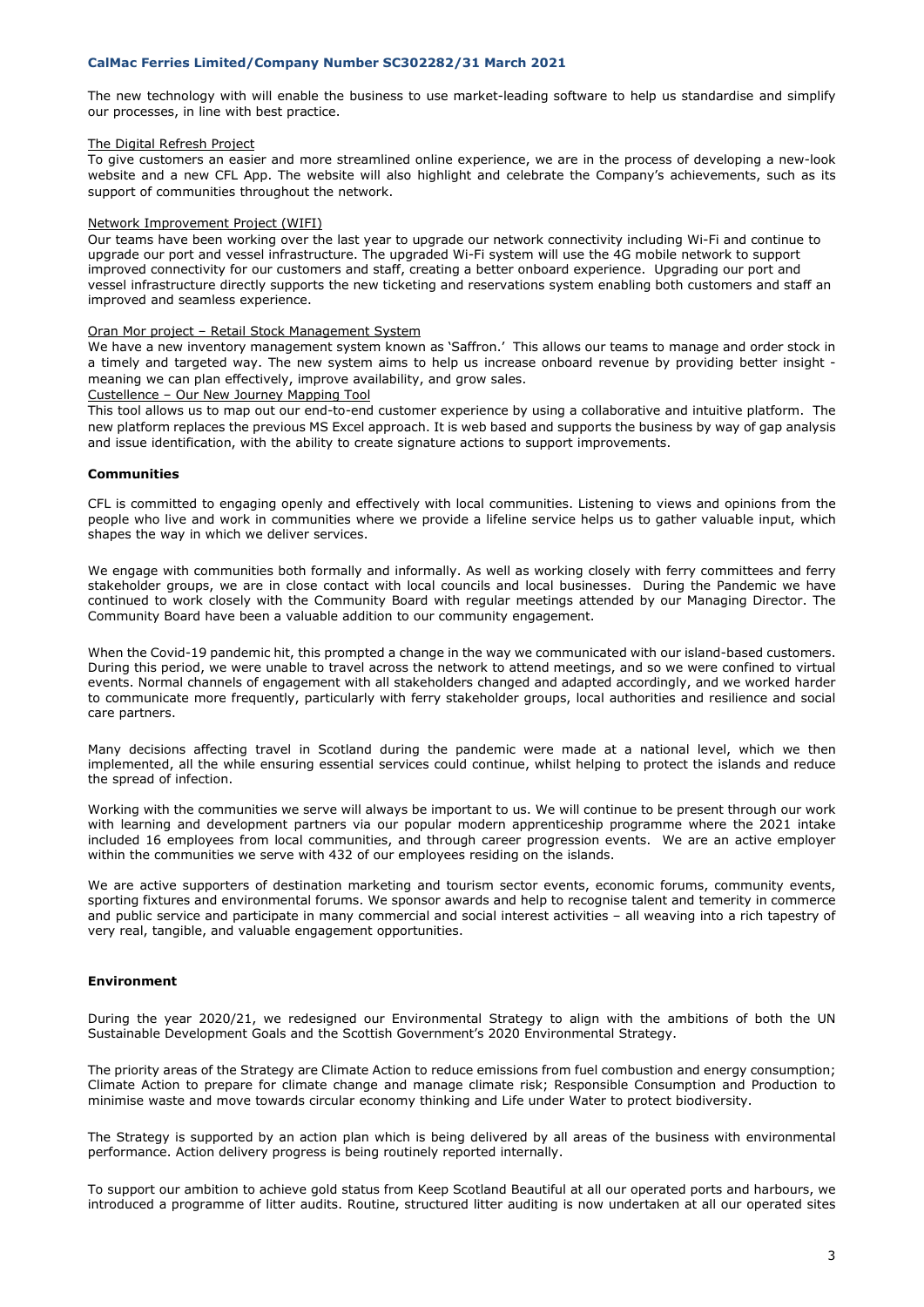to ensure that we not only keep them clean and tidy, but that we understand the main litter sources and can act accordingly. Cigarette waste was the most observed litter type, and as a result, additional bins and signage have been installed.

The pandemic meant that marine mammal and marine bird surveys were not undertaken onboard. However, we have continued our relationship with the Wildlife Charity ORCA by supporting a Hebrides Wildlife Officer for the third year running. Training and educational materials have been developed, as well as new website content to help engage with prospective passengers and to continue to raise awareness of the biodiversity of western Scotland, with support from our Hebrides Wildlife Officer.

# **Perth Harbour**

Since CFL took over Perth Harbour operations in 2018, there has been a 25% increase in shipments and cargo using the facility. This figure is expected to increase as market opportunities continue to grow.

Business activities at Perth Harbour are helping to contribute £5.5m to the Scottish economy as well as a total of 74 jobs regionally and nationally, according to an in-depth economic study by BIGGAR Economics.

The study also reported an increase in economic impact of 10% to Perth and Kinross since CFL began operating the port – a figure predicted to continue to rise. The Harbour is also estimated to support 54 jobs throughout the region.

The study measured Perth Harbour's impact locally, regionally, and nationally. The Harbour has expanded market opportunities for many businesses, giving them access to cost-effective, high-quality imports and allowing exports of baryte, a commodity which is an important part of the supply-chain in the offshore oil and gas sector.

Cargo currently being transported through the harbour includes timber, for the construction industry, as well as fishmeal and soya protein for the aquaculture industry. The transportation of baryte for the oil and gas industry, is expected to resume later this year.

The research also found that Perth Harbour makes a strong social contribution and is an important community resource for people living in the surrounding area. CFL actively engages with children and young people through the River Tay Community Sports Hub and has helped to develop several charity-based organisations, such as the Willowgate Activity Centre. We recently launched the [Perth Harbour Community Fund.](https://perthharbour.co.uk/perth-harbour-community-fund/) It gives projects helping the most vulnerable people locally the opportunity to be granted up to £2,000.

A further expected increase in the number of ships up to 2022/23 is expected to increase the economic contribution, with a modest increase in the Harbour's core economic impact and increased activity at existing operators.

The output of the recent Perth Harbour Economic Impact assessment is evidence of the successful collaboration between all parties involved at the Port. At CFL, we will continue to drive forward the success of the harbour, by repurposing its use as a strategic inland port continuing the support to our customers' needs and the Scottish economy.

### **Section 172 statement**

In line with the requirements of S172 of the Companies Act 2006, the Directors present details of their duty to promote the success of the Company for the benefit of stakeholders. We have identified our key stakeholders, the issues that matter most to them and the engagement activities conducted during the year.

A summary of key decisions taken by the Board, with examples of how stakeholder considerations have been considered, are included on page 5-6.

# *Customers*

Key Issues

Reliability and punctuality of service were the key issues for our customers, giving them certainty for their businesses and travel plans.

Given the impact of Covid-19 on our customers, ease of doing business with CalMac was paramount for those travelling with us.

Ensuring our customers feel safe when travelling with us throughout the pandemic and protecting our communities was also of high importance to our customers.

Engagement in 2021

Customer Steering Group:

A Customer Steering Group which includes customer representatives from the Island Community Board and colleagues from front line roles has been created to understand the key issues facing our customers and determining how we best respond.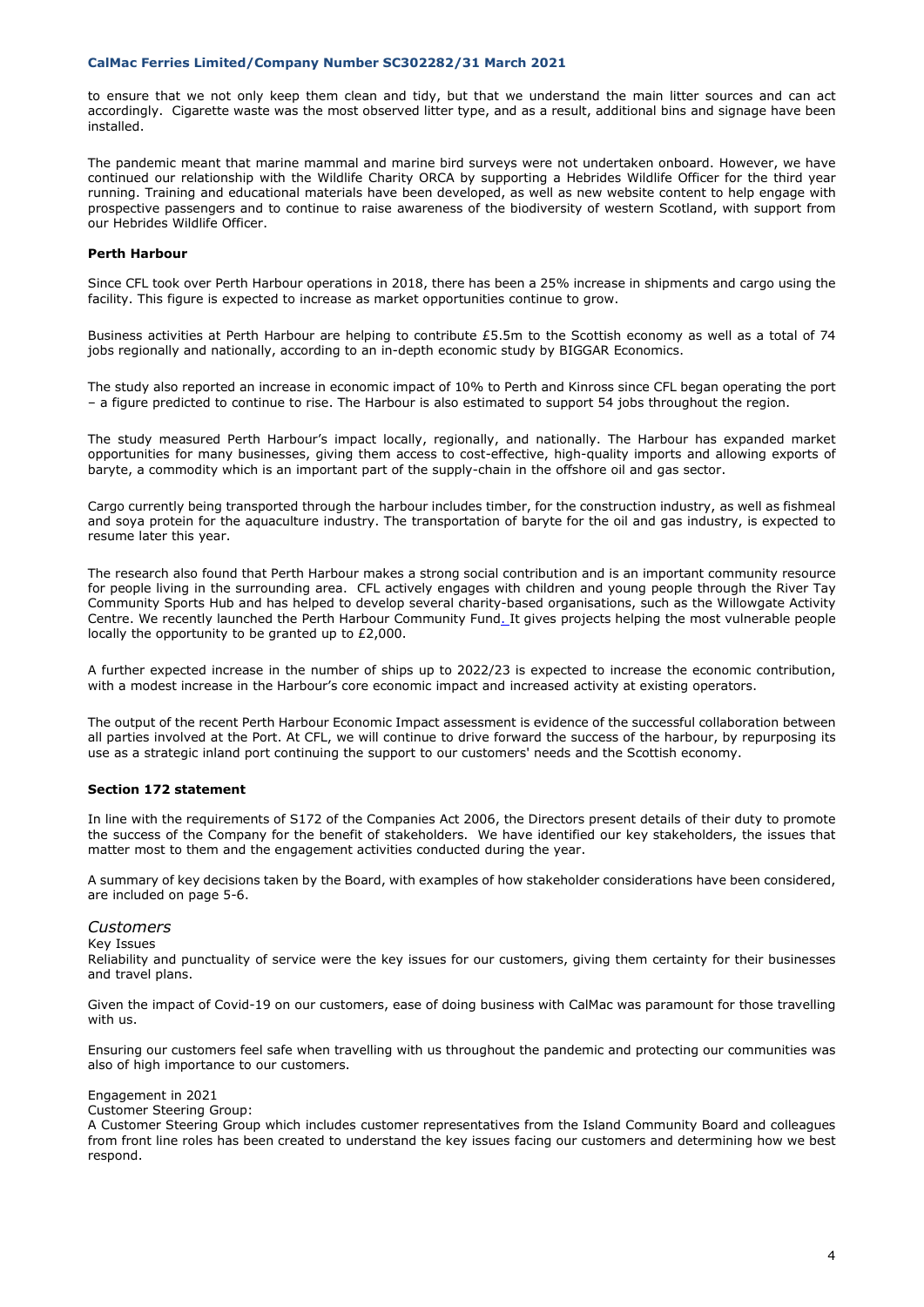#### Voice of Customer:

We survey and analyse feedback from our customers at key stages on their journey and measure several Customer Experience metrics e.g., CSAT, ease of task completion and trust. These are tracked against internal KPIs.

Throughout the past year we have reviewed and analysed thousands of free text responses and social media channels to gather themes for improvement and reasons for scores and sentiment. Insight is delivered to the Customer Experience team and the wider business, working groups. The Customer Steering Group is used to deliver improvements and communicate results. In addition to this, we have conducted numerous ad-hoc research projects and work with independent research agencies to ensure all projects and initiatives are data led and customer focused.

Following a review of our customer communications, we focussed on a strategy of 'truth well told.' The following pillars were the bedrock of that strategy: Customer Focus; Transparency; Empathy; Meeting the needs of different audiences; and alignment of customer, stakeholder, and colleague communications. Through this, we reinforced Scottish Government guidelines and laws to ensure our customers understood our commitments to a safer travel experience and outlining their own responsibilities when travelling.

# *Client (Transport Scotland)*

#### Key Issues

Transport Scotland's vision is for a sustainable, inclusive, safe and accessible transport system helping deliver a healthier, fairer and more prosperous Scotland. The key issues in relation to the CHFS 2 contract are;

Resilience: the technical resilience of the current fleet to deliver reliable services.

Community Engagement: effective community engagement.

Infrastructure strategy: the development of a long-term strategy for vessels and ports.

#### Engagement in 2021

We attend monthly contract meetings where detailed KPIs and performance are reviewed. We are an active participant in the Ferry Division's Network monthly Strategy Group and Project Steering Committees to support the client make procurement choices and build the long-term strategy. We also support the client in community engagement either on their behalf or in collaboration.

We are working to optimise how we collaborate with Transport Scotland, and have commenced a programme aligned to the Miller Heiman, Large Account Management Process, to ultimately develop this key partnership.

# *Suppliers*

# Key Issues

# Brexit:

We have worked closely with our suppliers during the period to successfully mitigate any post-Brexit issues, to ensure continuity of supply for the business.

#### Covid-19:

Since the beginning of Covid-19, we have continued to have regular engagement with our supply chain, including a focus on our strategic and critical suppliers, to optimise planning time to ensure critical goods and services are delivered when required.

Face to face engagement with suppliers during the period has been limited, due to the impact of Covid-19 restrictions. However, we have fully utilised new methods of communication, which has led to enhanced supplier engagement.

#### Prompt payment:

Suppliers expect to be paid promptly after high quality goods or services have been provided. We adopt processes in line with Scottish Government Prompt Payment policy, with 80% of suppliers paid on time and within 30 days.

#### Engagement in 2021

#### Supplier Relationship Management (SRM):

We have effectively deployed SRM methodology this year, including regular supplier review meetings to identify key actions for improvement. Processes and procedures have been established to enable the work stream, supporting the delivery of high-quality goods and services.

#### Supplier Score-carding:

This has successfully been established for an identified range of critical suppliers. This includes scoring suppliers across essential criteria for quality, cost, sustainability, and service. This initiative has been well received by our internal stakeholders, and supply chain, and will continue to be developed.

Where appropriate, the Competitive Procedure with Negotiation (CPN) has been used as the route to market. In our regulated procurement environment, this has supported engagement with suppliers during the procurement process to enable the award of robust, commercially viable contracts that have delivered high quality goods and services.

# *Employees*

#### Key Issues

#### Staff welfare and wellbeing:

The impact of Covid-19 on the physical and mental health of staff, whether on the front line or working from home, has been a significant issue during the pandemic.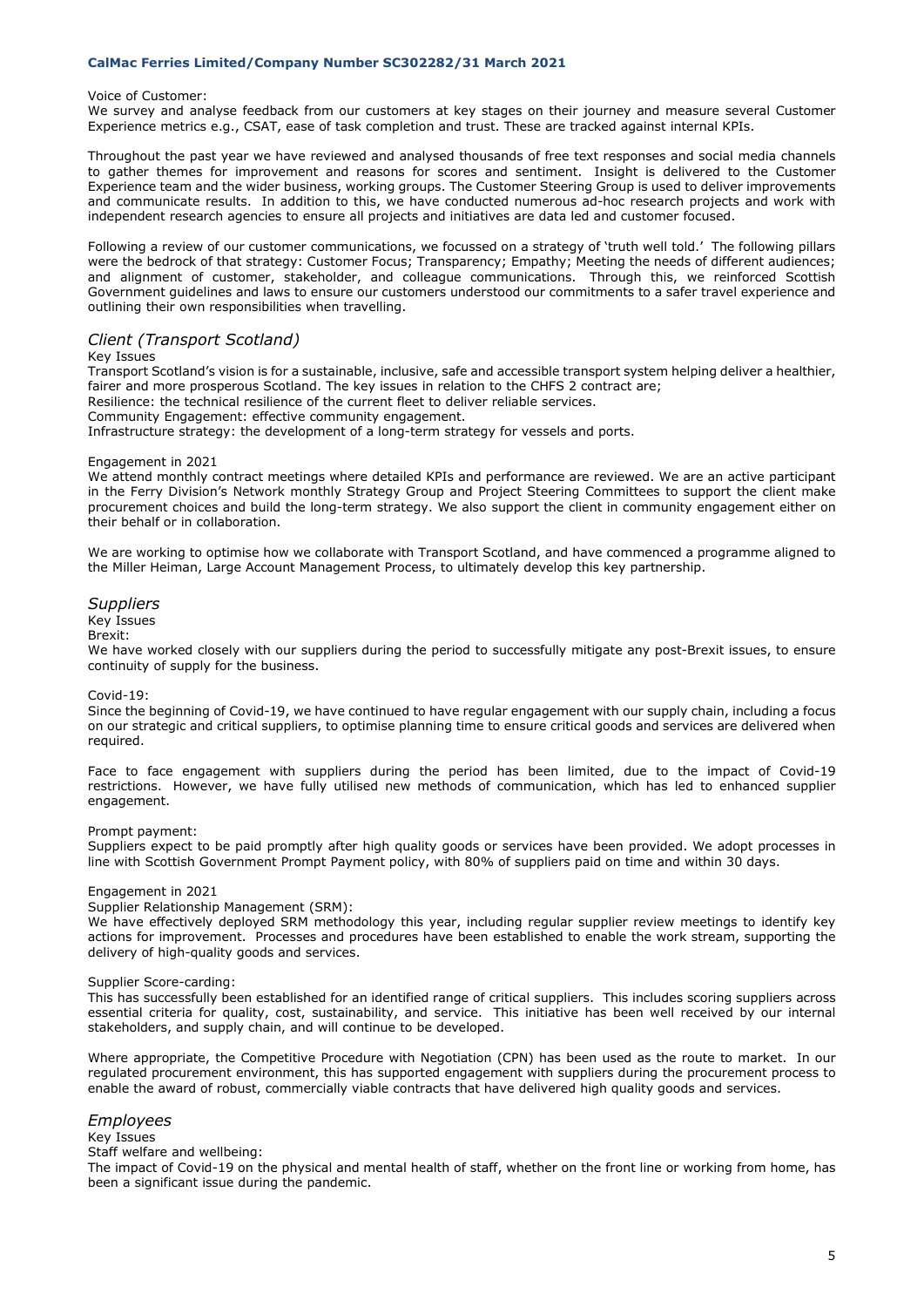Pay and conditions:

A two year pay deal with our four recognised trade unions was negotiated in 2020/21.

#### Career development and training:

We have continued to invest heavily in the development of our staff, adapting much of our training offer to online during the pandemic.

### Engagement in 2021

The 'Our People' project was set up to drive and measure activity across the areas of building trust, ensuring supportive management, developing a positive and inclusive culture, and driving a one team approach. More details are included within 'Our People and Staff Engagement' on page 2.

An 'Inclusive CalMac' group and a 'Wellbeing' group have been established, both involving colleagues from all areas of our business.

Modern technologies have enabled us to connect with colleagues remotely and allow them to become more involved and have their voices heard.

# *Local Communities*

#### Key Issues

Contributing to the success of the communities that we serve, including providing opportunities for local employment and training, as well as supporting local projects to improve the wellbeing of our communities.

As a knock-on effect from the Covid-19 pandemic, our local communities reported to us an increase in the following social issues: mental health; loneliness; social isolation and poverty.

#### Engagement in 2021

We continue to reach out and be present in our communities, supporting events, working with learning and development partners through our apprenticeship programme and through career progression events.

Regular meetings with our local communities through local Ferry Committees take place to discuss route-specific issues. The CalMac Area Operation Managers liaise with each committee and report key findings back to management for escalation if required.

This is also the case for regional specific issues (dealt with via the Ferry Stakeholder Groups (FSGs)) and network wide strategic issues, which the management team engages with the Ferries Community Board. This is an independent board consisting of representatives from across our network, with the aim of having strategic community input into our decision-making process.

Our Corporate Social Responsibility Manager engages and consults with local third sector organisations and partners to shape CFL community investment programmes such as the CalMac Community Fund. In turn, this ensures our resources are directed toward local needs and return maximum value for our communities. In 2020, we made 60 awards to community groups tackling mental health, loneliness, social isolation, and poverty.

#### *Environment* Key Issues

#### Carbon emissions:

Due to the impact of the Covid-19 pandemic, passenger numbers, sailings, business travel and the use of heating fuel and electricity in our ports and head office decreased. As a result, total carbon emissions have decreased 20% to 102,418 tCO2e from 2019/20 levels and relative carbon footprint has increased by 18% to 0.1173 kg CO2e passenger km.

#### Waste:

Procurement of new waste contracts and recycling stations across the network as well as a decrease in general waste due to the impact of the Covid-19 pandemic have had a positive impact on recycling rates and diversion of waste from landfill as we have seen total waste produced fall. Total waste produced decreased by 36% from 2019/20 levels and the proportion of our waste sent for recycling increased to 60%, a 16% increase from 2019/20 levels and that sent to landfill decreased to 37%.

#### Engagement in 2021

We carried out extensive engagement across the business to identify significant environmental aspects and propose actions to reduce environmental impact. The actions which align with the four core priorities of our Environmental Strategy form an Action Plan 2021-23 with progress tracked and reported quarterly to the Board.

We carried out extensive engagement across the business to identify and rank each department's significant environmental aspects and identify actions to reduce environmental impact. The actions which align with the four core priorities of our Environmental Strategy form an Action Plan 2021-23 with progress tracked and reported quarterly to the Board.

We engaged with Scottish Government on topics including the national litter strategy, restrictions on single-use plastics and the Deposit Return Scheme.

We supported national campaigns including Scotland's Climate Week, Recycle Week and the #ReuseBeatsSingleUse campaign through internal and external communications.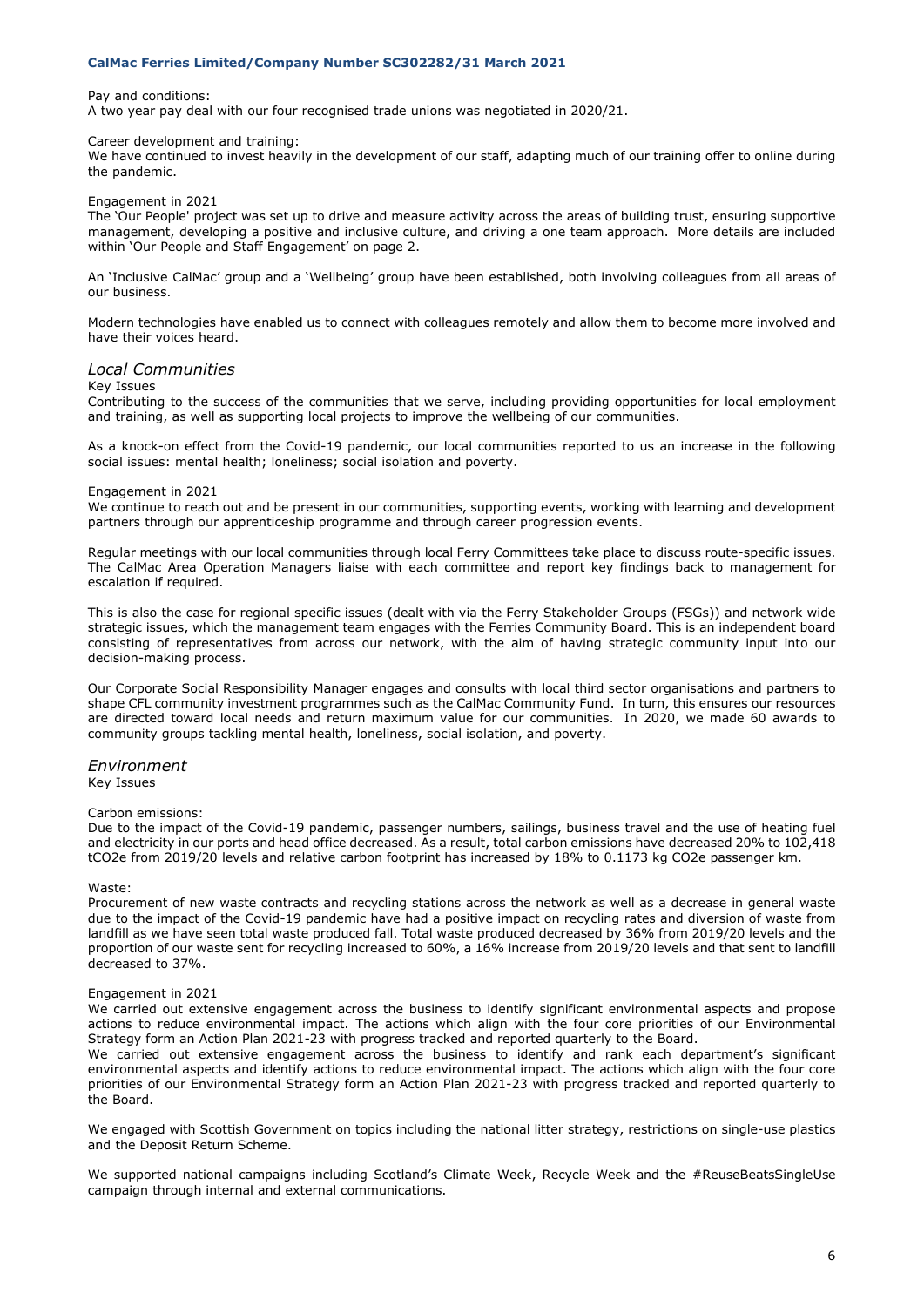Wildlife Fact File blogs and educational material were created by the ORCA Hebrides Wildlife Officer - designed for school age children to access during lockdown and posted on our Marine Awareness webpages.

# *Shareholder*

Key Issues

CFL Financial Performance, including the strength of our Balance Sheet.

Understanding and supporting delivery of our Group strategy and operations.

Strong relationships, with open communication channels to the Board.

# Engagement in 2021

Annual Report: The Annual report provides details of CFL financial performance, as well as progress against key priorities, with clear and transparent messaging.

CFL Board meetings are held throughout the year.

### **Board Decisions taken during 2021, where stakeholder views were considered and informed the decision.**

#### *Online Refunds & Customer Insights*

We reviewed our policies, processes and structures in detail and took the decision to introduce an online refunds process. We removed all cancellation and amendment fees without requesting evidence

We continue to invest in better understanding our customers with the creation of a customer insights team and development of a customer experience strategy. This ensures the business is making decisions based on insights and acting in the areas which are important to our customers.

In the past year, the business has continued its commitment to making data-informed decisions that place the customer at the heart of all we do. The profile of the insights team has been raised and capability grown through the approval of additional resource and procuring new tools and systems; a Customer Experience Measurement Solution (VOC platform) and Customer Journey mapping software. Combined, these will allow us to track and monitor customer sentiment and Customer Experience metrics in real time for all touchpoints in the customer journey, presenting results and actionable insights to those responsible for making real improvements to our service.

# *Financial Planning*

Financial Planning, funding allocation and dividend policy decisions

This year's plan was approved by the Board following a comprehensive review of our strategic priorities and risks. We regularly review how we are performing against plan and report monthly and year to date financial results compared with the Board approved plan. This is in addition to reviewing the financial forecast outlook for the year. There is a process in place to assess this performance and the opportunity to take decisions to ensure that funding is allocated appropriately and to address any emerging risks, e.g., fleet maintenance driven by the increasing average age of vessels.

# *Culture*

The Board has a role in ensuring that the business is sustainable in the long term, which includes embedding the desired culture. The Board supported our decision to launch an ambitious programme of values; People First, Bravery, and Locality - and a programme of staff engagement to communicate the values widely, as well as reviewing our need to adapt, connect and communicate with each other. Our values also underpin how we manage our key stakeholder relationships and engagement with our customers, suppliers, shareholder, contractors and the wider community. Progress on the change programme is reported regularly to the Board.

# *Environment*

The Board approved our Environmental Strategy 2021-23. The Strategy focuses on four Core Priority Areas: Climate Action to reduce emissions from fuel combustion and energy consumption; Climate Action to prepare for climate change and manage climate risk; Responsible Consumption and Production to minimise waste and move towards circular economy thinking and Life under Water to protect biodiversity. The four core priorities align with the UN Sustainable Development Goals and the Scottish Governments 2020 Environmental Strategy. The Strategy incorporates an Action Plan of departmental commitments to reduce the impact of their significant aspects.

On behalf of the Board

Lidrin

R Drummond Director 3 November 2021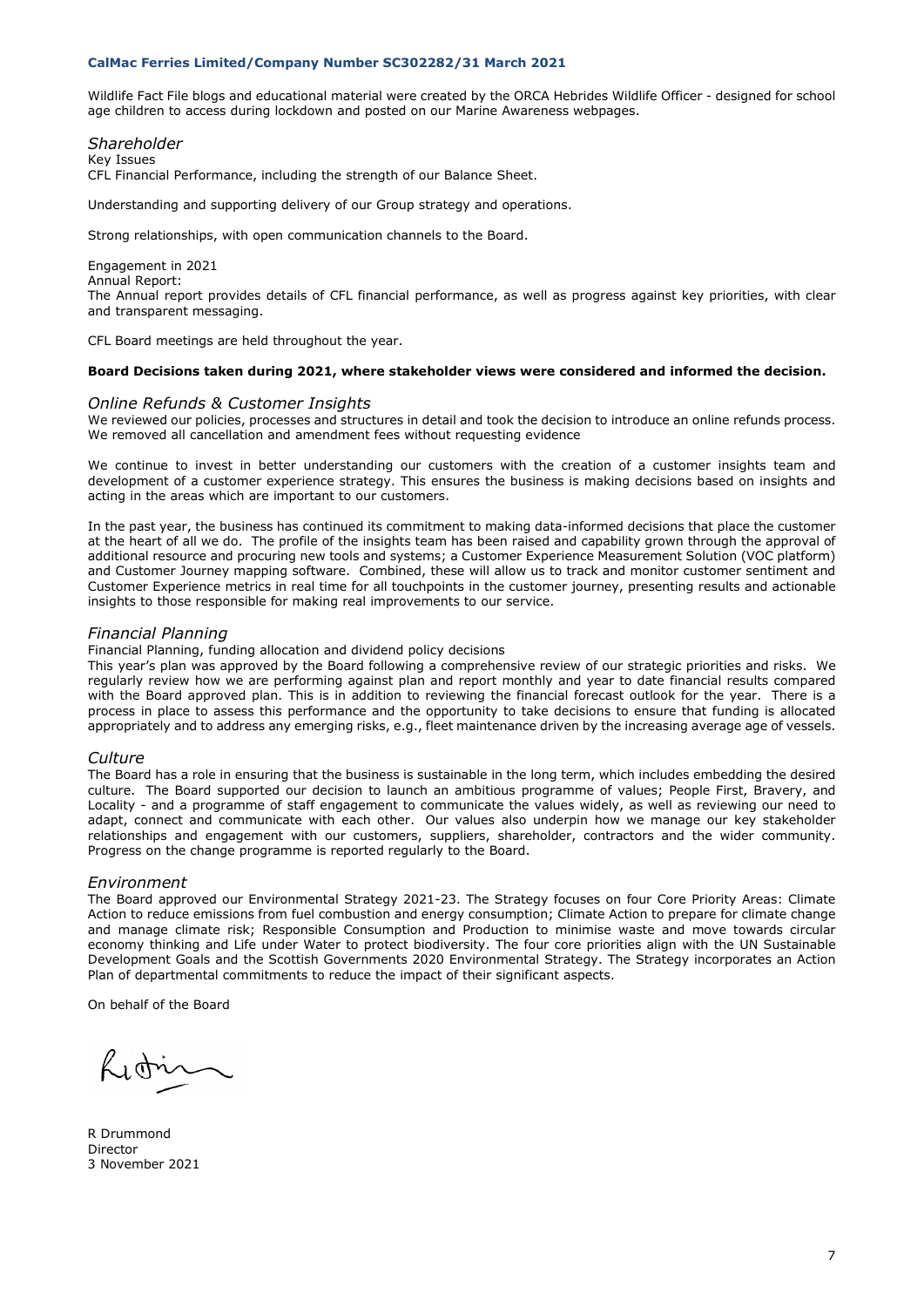# **Directors' Report**

## **Political and charitable donations**

The Company made no political or charitable donations during the year. However, the Company supports a range of local organisations through travel-related sponsorship. CalMac Ferries Ltd were the main commercial supporter of the Royal National Mod.

# **Directors and their interests**

The Directors who held office during the year and up to the date of this report were as follows:

D C McGibbon R L Drummond D Mackison S Hagan S Browell M Comerford J Stirling A Tait

None of the Directors had any beneficial interest in the share capital of the Company at any time during the year.

The Company's sole Shareholder is David MacBrayne Limited, which is wholly owned by the Scottish Ministers.

#### **Employees**

The Company has a policy of equal opportunities and non-discrimination in all aspects of employment.

The Company is committed to equality of opportunity for all its employees and customers, and to treating every member of staff and every customer with dignity and respect.

It is the Company's policy to ensure that all staff are able to work in an environment free from discrimination, harassment and bullying.

As a Company owned by the Scottish Ministers of the Scottish Government, we fully subscribe to the Government's Race Equality Scheme, Disability Scheme and the Gender Equality Scheme. As a Company, we continue to develop structures and systems to ensure that equal opportunities becomes an integral part of our thinking and behaviour.

All of these measures are kept under regular review with a view to identifying where improvements can be made.

#### **Employee consultation**

The Company is committed to effective employee communications, which it maintains through all staff notices, the staff newsletter and briefing sessions.

The Company also provides further engagement through active participation with our Trade Unions. The majority of employees are formally represented by Trade Unions recognised for collective bargaining purposes. A system of consultative committees is well established.

Through either the formal negotiating or consultative process, or a combination of both, employees at all levels, directly or through their representatives, are provided with information on matters concerning them and are encouraged to be involved in the activities of the Company.

#### **Policy of employment of people with disabilities**

It is the Company's policy to consider applications for employment from people with disabilities on the same basis as other potential employees subject to the nature and extent of disability and the degree of physical fitness demanded of the position. Ability and aptitude are the determining factors in the selection, training, career development and promotion of all employees with disabilities. If any employee becomes disabled during his/her period of employment, the Company will, where possible, retain the employee for duties commensurate with the employee's abilities following the disablement.

### **Adoption of going concern basis**

On the basis of the information available to them, the Directors have a reasonable expectation that the Company has adequate resources, with the continued support of Transport Scotland, to continue in operational existence for the foreseeable future. For this reason, the Directors consider it appropriate to adopt the going concern basis in preparing the financial statements.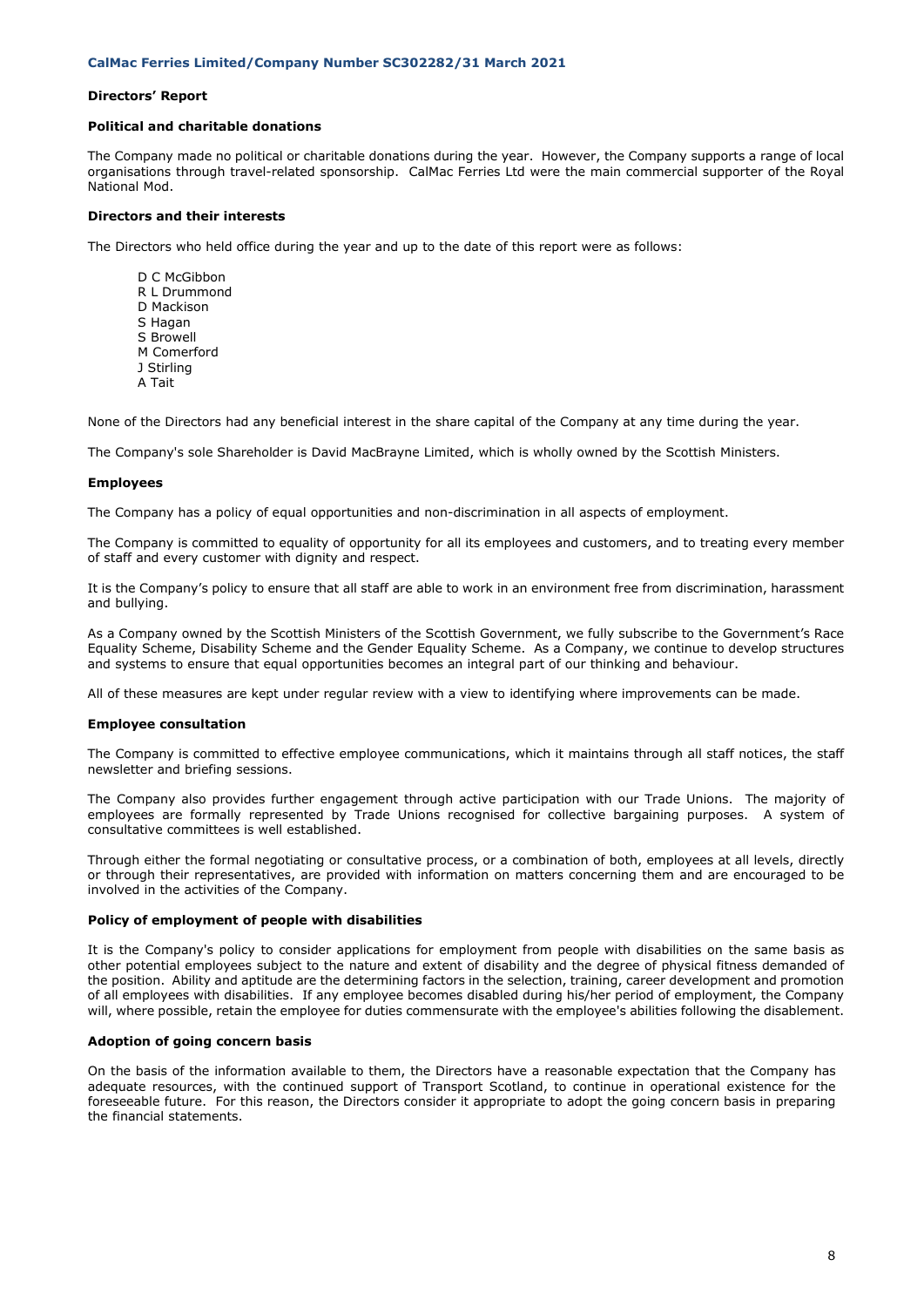# **Directors' Report**

# **Disclosure of information to Auditor**

The Directors who held office at the date of approval of this Directors' Report confirm that, so far as they are each aware, there is no relevant audit information of which the Company's auditor is unaware and each Director has taken all the steps that he/she ought to have taken as a Director to make himself/herself aware of any relevant audit information and to establish that the Company's auditor is aware of that information.

# **Auditor**

A resolution to re-appoint KPMG LLP as auditor of the Company will be put to the members at the Annual General Meeting.

On behalf of the Board

Licti

R Drummond Director 3 November 2021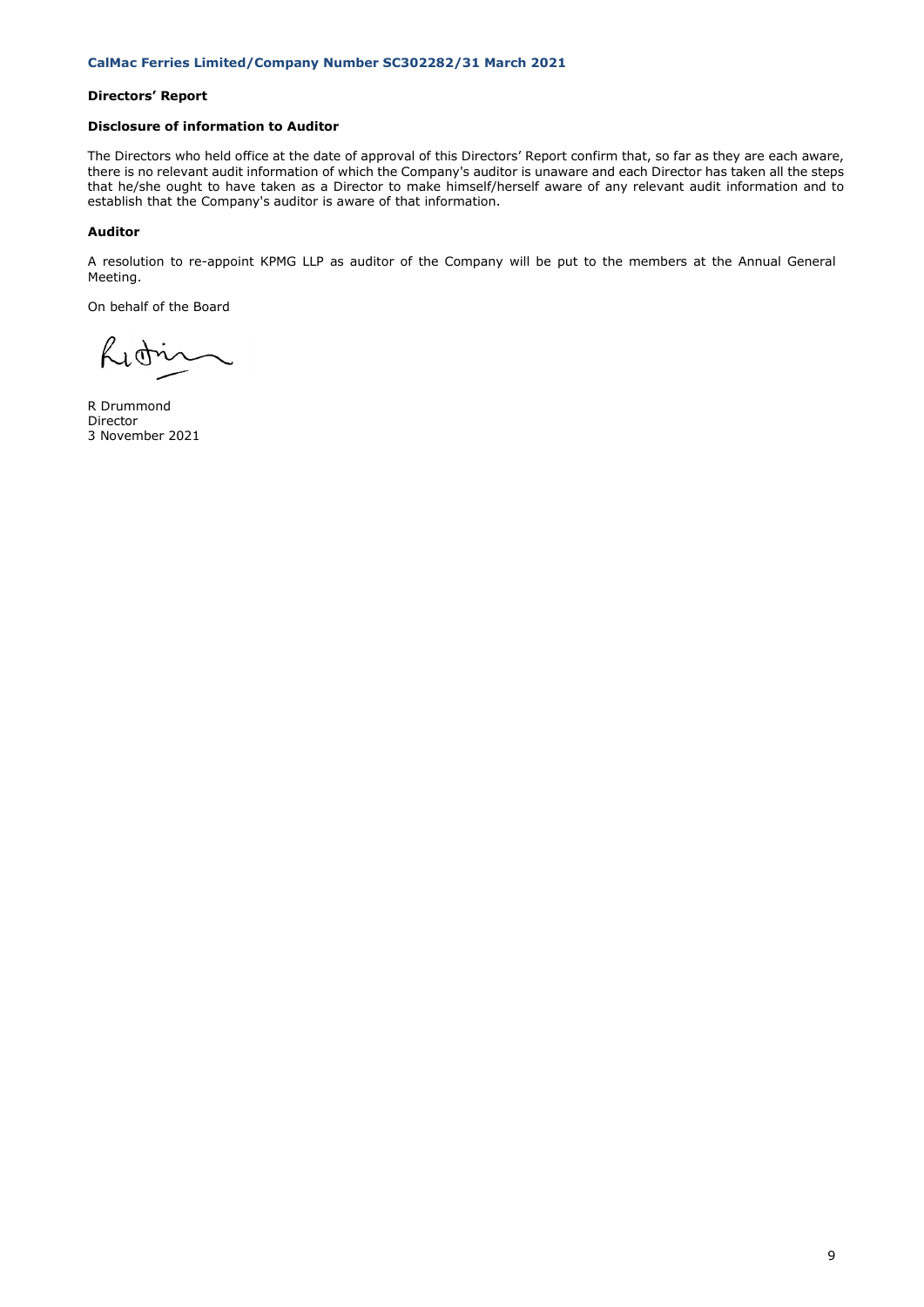# **Statement of Directors' responsibilities in respect of the Strategic Report, the Directors' Report and the financial statements**

The Directors are responsible for preparing the Strategic Report, the Directors' Report and the financial statements in accordance with applicable law and regulations.

Company law requires the Directors to prepare financial statements for each financial year. Under that law they have elected to prepare the financial statements in accordance with UK accounting standards and applicable law (UK Generally Accepted Accounting Practice), including FRS 101 Reduced Disclosure Framework.

Under company law the Directors must not approve the financial statements unless they are satisfied that they give a true and fair view of the state of affairs of the Company and of the profit or loss of the Company for that period. In preparing these financial statements, the Directors are required to:

- select suitable accounting policies and then apply them consistently;
- make judgements and estimates that are reasonable, relevant and reliable;
- state whether applicable UK accounting standards have been followed, subject to any material departures disclosed and explained in the financial statements;
- assess the Company's ability to continue as a going concern, disclosing, as applicable, matters related to going concern; and
- use the going concern basis of accounting unless they either intend to liquidate the Company or to cease operations, or have no realistic alternative but to do so.

The Directors are responsible for keeping adequate accounting records that are sufficient to show and explain the Company's transactions and disclose with reasonable accuracy at any time the financial position of the Company and enable them to ensure that the financial statements comply with the Companies Act 2006. They are responsible for such internal control as they determine is necessary to enable the preparation of financial statements that are free from material misstatement, whether due to fraud or error, and have general responsibility for taking such steps as are reasonably open to them to safeguard the assets of the Company and to prevent and detect fraud and other irregularities.

The Directors are responsible for the maintenance and integrity of the corporate and financial information included on the Company's website. Legislation in the UK governing the preparation and dissemination of financial statements may differ from legislation in other jurisdictions.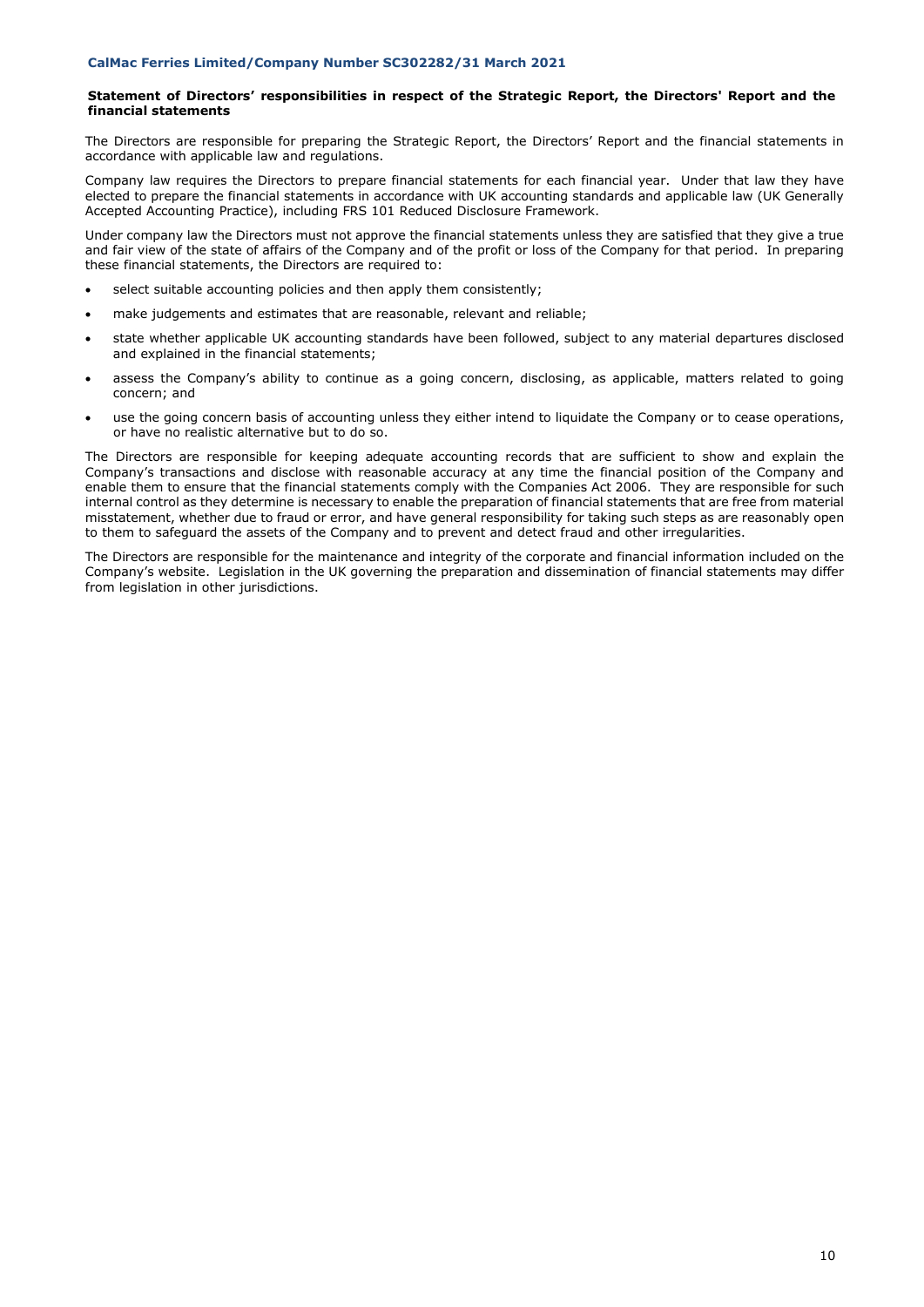# **Independent Auditor's Report to the members of CalMac Ferries Limited**

# **Opinion**

We have audited the financial statements of CalMac Ferries Limited ("the Company") for the year ended 31 March 2021 which comprise the Profit and Loss Account, Balance Sheet, Statement of changes in equity and related notes, including the accounting policies in note 1.

In our opinion the financial statements:

- give a true and fair view of the state of the Company's affairs as at 31 March 2021 and of its profit for the year then ended;
- have been properly prepared in accordance with UK accounting standards, including FRS 101 Reduced Disclosure Framework; and
- have been prepared in accordance with the requirements of the Companies Act 2006.

# **Basis for opinion**

We conducted our audit in accordance with International Standards on Auditing (UK) ("ISAs (UK)") and applicable law. Our responsibilities are described below. We have fulfilled our ethical responsibilities under, and are independent of the Company in accordance with, UK ethical requirements including the FRC Ethical Standard. We believe that the audit evidence we have obtained is a sufficient and appropriate basis for our opinion.

# **Going concern**

The Directors have prepared the financial statements on the going concern basis as they do not intend to liquidate the Company or to cease its operations, and as they have concluded that the Company's financial position means that this is realistic. They have also concluded that there are no material uncertainties that could have cast significant doubt over its ability to continue as a going concern for at least a year from the date of approval of the financial statements ("the going concern period").

In our evaluation of the Directors' conclusions, we considered the inherent risks to the Company's business model and analysed how those risks might affect the Company's financial resources or ability to continue operations over the going concern period.

Our conclusions based on this work:

- we consider that the Directors' use of the going concern basis of accounting in the preparation of the financial statements is appropriate;
- we have not identified, and concur with the Directors' assessment that there is not, a material uncertainty related to events or conditions that, individually or collectively, may cast significant doubt on the Company's ability to continue as a going concern for the going concern period.

However, as we cannot predict all future events or conditions and as subsequent events may result in outcomes that are inconsistent with judgements that were reasonable at the time they were made, the above conclusions are not a guarantee that the Company will continue in operation.

# **Fraud and breaches of laws and regulations – ability to detect**

*Identifying and responding to risks of material misstatement due to fraud*

To identify risks of material misstatement due to fraud ("fraud risks") we assessed events or conditions that could indicate an incentive or pressure to commit fraud or provide an opportunity to commit fraud. Our risk assessment procedures included:

- Enquiring of directors as to the Company's high-level policies and procedures to prevent and detect fraud, including the internal audit function, and the Company's channel for "whistleblowing", as well as whether they have knowledge of any actual, suspected or alleged fraud.
- Reading Board minutes.
- Using analytical procedures to identify any unusual or unexpected relationships.

We communicated identified fraud risks throughout the audit team and remained alert to any indications of fraud throughout the audit.

As required by auditing standards, and taking into account possible pressures to meet profit targets, our overall knowledge of the control environment, we perform procedures to address the risk of management override of controls, in particular the risk that company management may be in a position to make inappropriate accounting entries and the risk of bias in accounting estimates. On this audit we do not believe there is a fraud risk related to revenue recognition because, with the exception of CFHS2 revenue, the Company's revenues consist entirely of routine, non-complex transactions which are subject to systematic processing and do not require significant judgements.

We did not identify any additional fraud risks.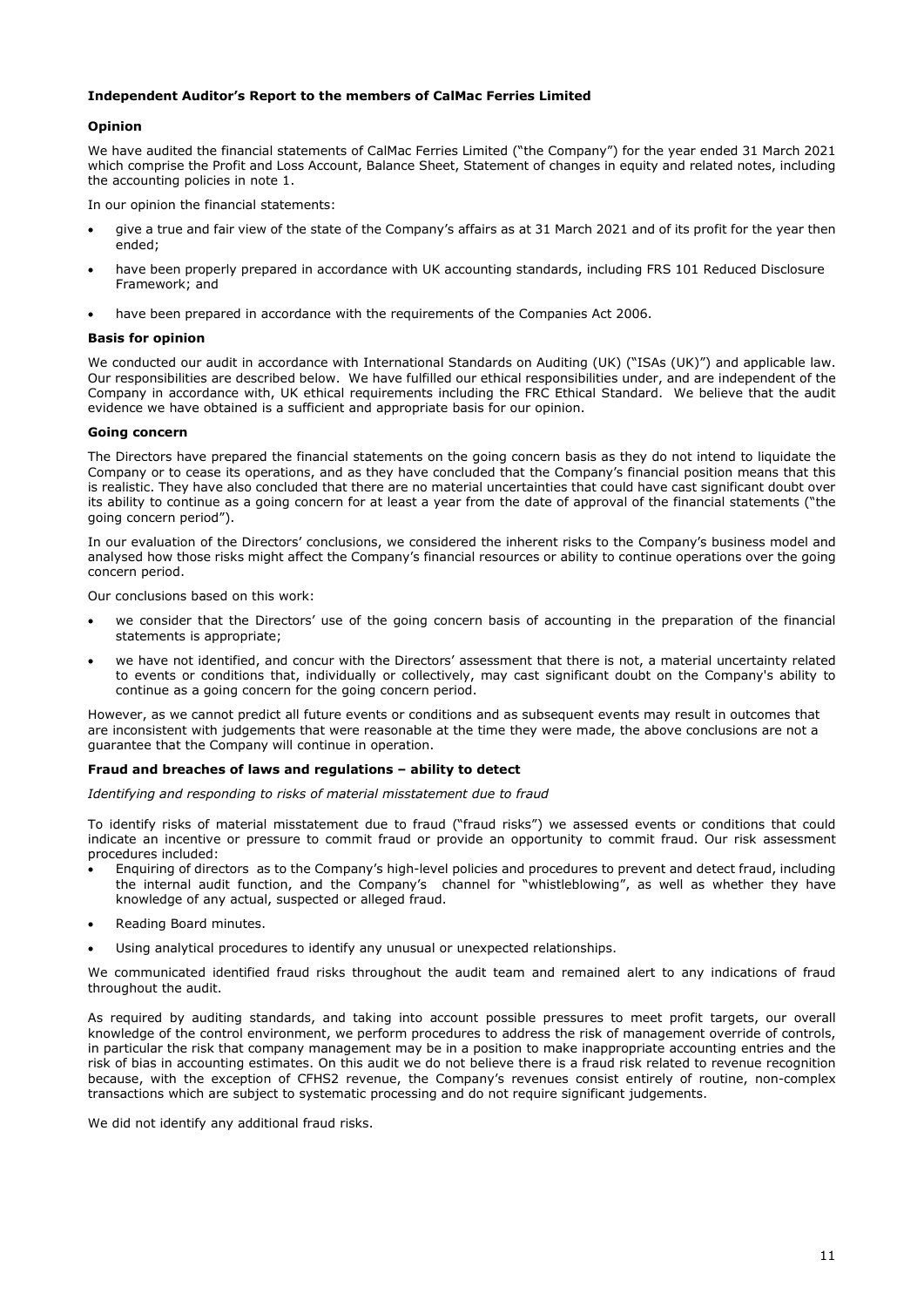# **Independent Auditor's Report to the members of CalMac Ferries Limited** *(continued)*

We performed procedures including identifying journal entries and other adjustments to test based on risk criteria and comparing the identified entries to supporting documentation. These included those posted by senior finance management, those including key words in description and those posted to unrelated accounts.

*Identifying and responding to risks of material misstatement due to non-compliance with laws and regulations*

We identified areas of laws and regulations that could reasonably be expected to have a material effect on the financial statements from our general commercial and sector experience, through discussion with the Directors and other management (as required by auditing standards), and discussed with the Directors and other management the policies and procedures regarding compliance with laws and regulations.

We communicated identified laws and regulations throughout our team and remained alert to any indications of noncompliance throughout the audit.

The potential effect of these laws and regulations on the financial statements varies considerably.

Firstly, the Company is subject to laws and regulations that directly affect the financial statements including financial reporting legislation (including related companies legislation), distributable profits legislation and taxation legislation and we assessed the extent of compliance with these laws and regulations as part of our procedures on the related financial statement items.

Secondly, the Company is subject to many other laws and regulations where the consequences of non-compliance could have a material effect on amounts or disclosures in the financial statements, for instance through the imposition of fines or litigation or loss of legal ability to operate. We identified the following areas as those most likely to have such an effect: health and safety, employment law. Auditing standards limit the required audit procedures to identify noncompliance with these laws and regulations to enquiry of the Directors and other management and inspection of regulatory and legal correspondence, if any. Therefore if a breach of operational regulations is not disclosed to us or evident from relevant correspondence, an audit will not detect that breach.

# *Context of the ability of the audit to detect fraud or breaches of law or regulation*

Owing to the inherent limitations of an audit, there is an unavoidable risk that we may not have detected some material misstatements in the financial statements, even though we have properly planned and performed our audit in accordance with auditing standards. For example, the further removed non-compliance with laws and regulations is from the events and transactions reflected in the financial statements, the less likely the inherently limited procedures required by auditing standards would identify it.

In addition, as with any audit, there remained a higher risk of non-detection of fraud, as these may involve collusion, forgery, intentional omissions, misrepresentations, or the override of internal controls. Our audit procedures are designed to detect material misstatement. We are not responsible for preventing non-compliance or fraud and cannot be expected to detect non-compliance with all laws and regulations.

# **Strategic report and directors' report**

The Directors are responsible for the strategic report and the Directors' report. Our opinion on the financial statements does not cover those reports and we do not express an audit opinion thereon.

Our responsibility is to read the strategic report and the Directors' report and, in doing so, consider whether, based on our financial statements audit work, the information therein is materially misstated or inconsistent with the financial statements or our audit knowledge. Based solely on that work:

- we have not identified material misstatements in the strategic report and the Directors' report;
- in our opinion the information given in those reports for the financial year is consistent with the financial statements; and
- in our opinion those reports have been prepared in accordance with the Companies Act 2006.

## **Matters on which we are required to report by exception**

Under the Companies Act 2006, we are required to report to you if, in our opinion:

- adequate accounting records have not been kept, or returns adequate for our audit have not been received from branches not visited by us; or
- the financial statements are not in agreement with the accounting records and returns; or
- certain disclosures of directors' remuneration specified by law are not made; or
- we have not received all the information and explanations we require for our audit.

We have nothing to report in these respects.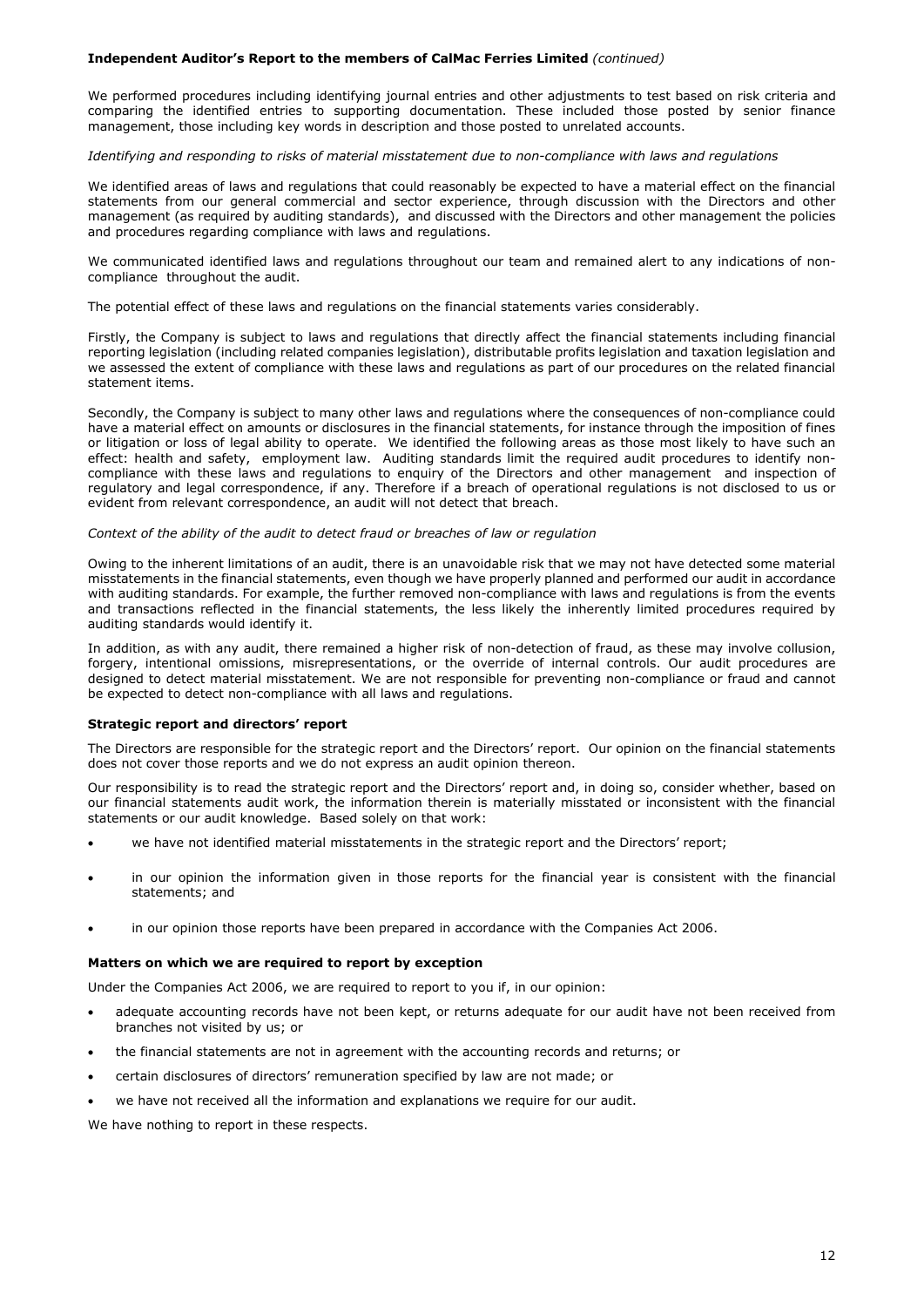# **Independent Auditor's Report to the members of CalMac Ferries Limited** *(continued)*

## **Directors' responsibilities**

As explained more fully in their statement set out on page 10, the Directors are responsible for: the preparation of the financial statements and for being satisfied that they give a true and fair view; such internal control as they determine is necessary to enable the preparation of financial statements that are free from material misstatement, whether due to fraud or error; assessing the Company's ability to continue as a going concern, disclosing, as applicable, matters related to going concern; and using the going concern basis of accounting unless they either intend to liquidate the Company or to cease operations, or have no realistic alternative but to do so.

# **Auditor's responsibilities**

Our objectives are to obtain reasonable assurance about whether the financial statements as a whole are free from material misstatement, whether due to fraud or error, and to issue our opinion in an auditor's report. Reasonable assurance is a high level of assurance, but does not guarantee that an audit conducted in accordance with ISAs (UK) will always detect a material misstatement when it exists. Misstatements can arise from fraud or error and are considered material if, individually or in aggregate, they could reasonably be expected to influence the economic decisions of users taken on the basis of the financial statements.

A fuller description of our responsibilities is provided on the FRC's website at [www.frc.org.uk/auditorsresponsibilities.](http://www.frc.org.uk/auditorsresponsibilities)

# **The purpose of our audit work and to whom we owe our responsibilities**

This report is made solely to the Company's members, as a body, in accordance with Chapter 3 of Part 16 of the Companies Act 2006. Our audit work has been undertaken so that we might state to the Company's members those matters we are required to state to them in an auditor's report and for no other purpose. To the fullest extent permitted by law, we do not accept or assume responsibility to anyone other than the Company and the Company's members, as a body, for our audit work, for this report, or for the opinions we have formed.

Michael Wilkie

**Michael Wilkie (Senior Statutory Auditor) for and on behalf of KPMG LLP, Statutory Auditor**  *Chartered Accountants*  319 St Vincent Street Glasgow G2 5AS

4 November 2021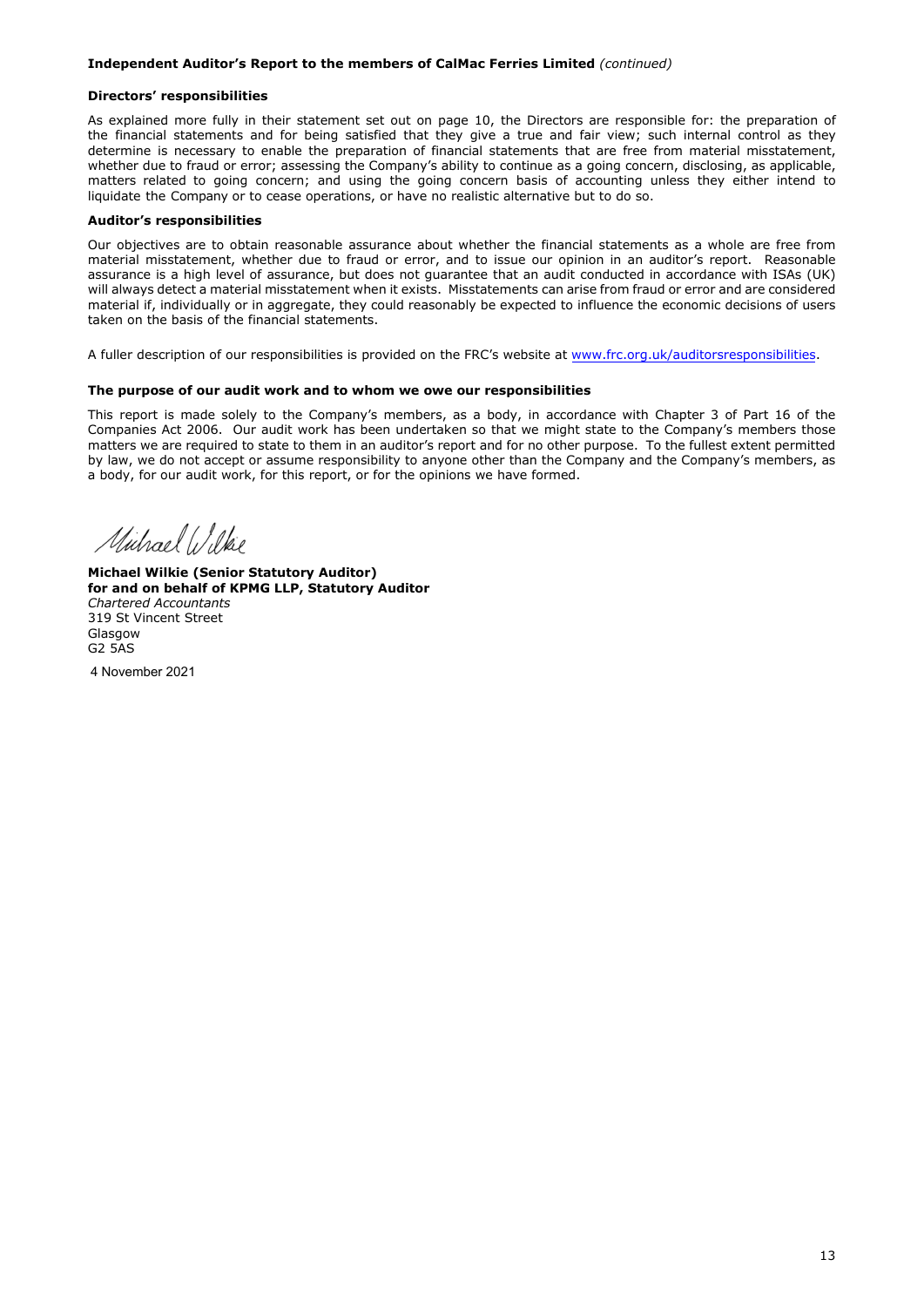# **Profit and Loss Account**

**for the year ended 31 March 2021**

|                                                                                                                                      | Note           | 2021<br>£000  | 2020<br>£000          |
|--------------------------------------------------------------------------------------------------------------------------------------|----------------|---------------|-----------------------|
| <b>Turnover</b>                                                                                                                      | $\overline{2}$ | 198,859       | 224,990               |
| Cost of sales                                                                                                                        |                | (170, 315)    | (190, 376)            |
| <b>Gross profit</b>                                                                                                                  |                | 28,544        | 34,614                |
| Administrative expenditure                                                                                                           |                | (23, 741)     | (31, 477)             |
| <b>Operating Profit</b>                                                                                                              |                | 4,803         | 3,137                 |
| Interest receivable<br>Interest payable<br>Investment income                                                                         | 3<br>3         | 82<br>(1,606) | 360<br>(1,966)<br>200 |
| <b>Profit before taxation</b>                                                                                                        | 3              | 3,279         | 1,731                 |
| Tax on Profit                                                                                                                        | 5              | (748)         | (489)                 |
| Profit for the financial year                                                                                                        |                | 2,531         | 1,242                 |
| All results are derived from continuing operations.                                                                                  |                |               |                       |
| <b>Statement of Comprehensive Income</b><br>for the year ended 31 March 2021                                                         |                |               |                       |
|                                                                                                                                      |                | 2021<br>£000  | 2020<br>£000          |
| Profit for the year                                                                                                                  |                | 2,531         | 1,242                 |
| Other comprehensive income, net of tax<br>Change in value of cash flow hedge recognised<br>Change in Tax relating to cash flow hedge | 15<br>5        | 8,424         | (11, 738)<br>784      |
| Total comprehensive income attributable to equity<br>holders of the company                                                          |                | 10,955        | (9, 712)              |

The accompanying notes are an integral part of these financial statements.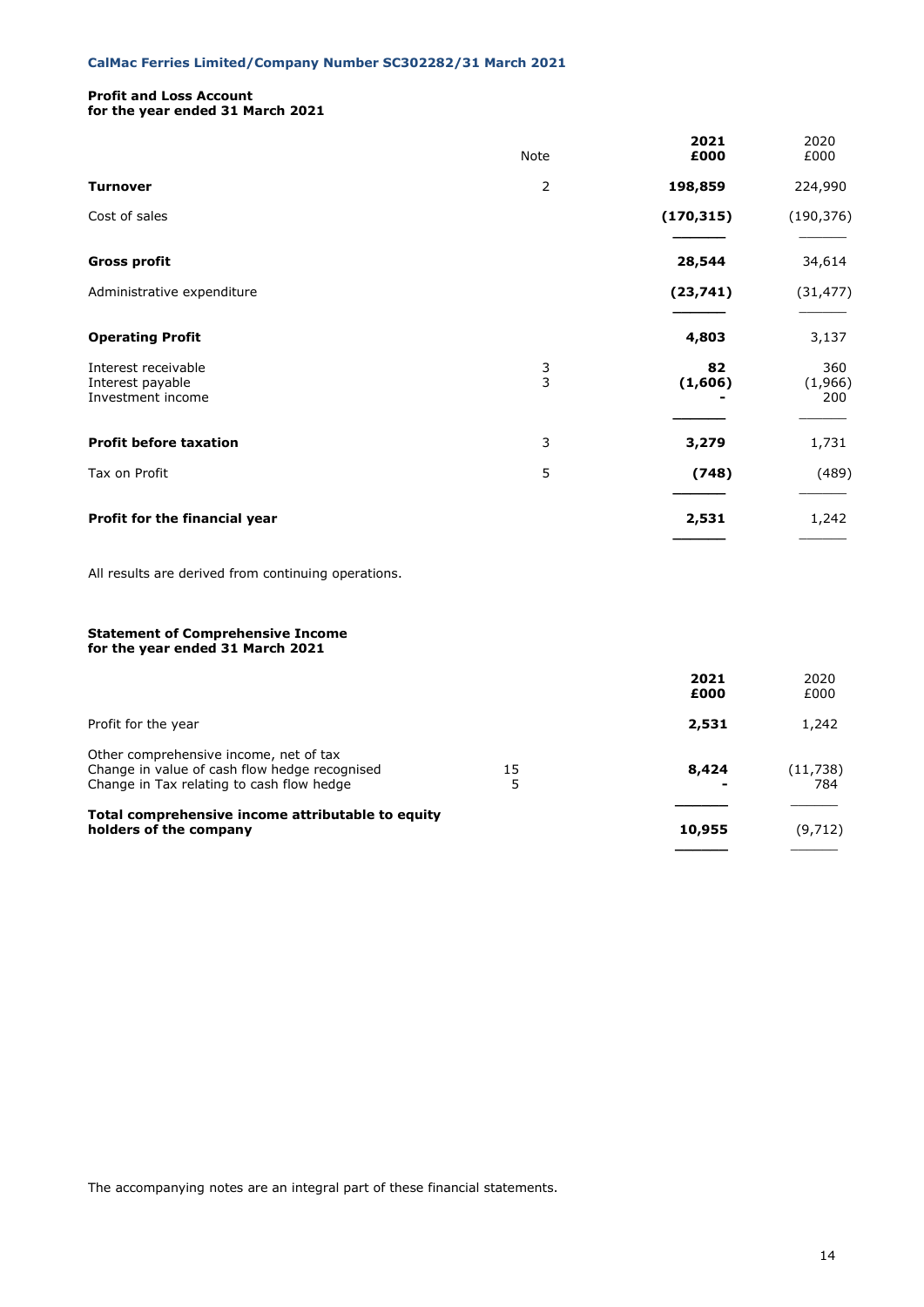# **Balance Sheet as at 31 March 2021**

|                                                                                                                                                     | Note                      | 2021<br>£000                                         | 2020<br>£000                                  |
|-----------------------------------------------------------------------------------------------------------------------------------------------------|---------------------------|------------------------------------------------------|-----------------------------------------------|
| <b>Fixed assets</b><br>Tangible assets<br>Derivative financial instruments<br>Deferred Tax                                                          | 6<br>$\overline{7}$<br>12 | 60,020<br>465<br>262                                 | 76,424<br>489                                 |
|                                                                                                                                                     |                           | 60,747                                               | 76,913                                        |
| <b>Current assets</b><br><b>Stock</b><br>Contract assets<br>Debtors and prepayments<br>Derivative financial instruments<br>Cash at bank and in hand | 9<br>2<br>10<br>7         | 1,740<br>20,138<br>10,605<br>833<br>14,897<br>48,213 | 1,791<br>8,520<br>8,029<br>23,163<br>41,503   |
| <b>Creditors</b><br>Contract liabilities<br>Amounts falling due within one year<br>Derivative financial instruments<br>Short term lease liability   | 2<br>11<br>7<br>13        | (3,661)<br>(19, 122)<br>(15, 808)                    | (4,081)<br>(17, 984)<br>(3, 173)<br>(14, 742) |
| <b>Net current assets</b>                                                                                                                           |                           | 9,622                                                | 1,523                                         |
| Creditors: Amounts falling due after more than one year<br>Long term lease liability<br>Derivative financial instruments                            | 13<br>7                   | (48,009)                                             | (63,078)<br>(3,953)                           |
| <b>Net assets</b>                                                                                                                                   |                           | 22,360                                               | 11,405                                        |
| <b>Capital and reserves</b><br>Called up share capital<br>Hedge reserve<br>Profit and loss account                                                  | 14<br>15                  | 1,298<br>21,062                                      | (7, 126)<br>18,531                            |
| Shareholder's funds                                                                                                                                 |                           | 22,360                                               | 11,405                                        |
|                                                                                                                                                     |                           |                                                      |                                               |

These financial statements were approved by the Board of Directors and signed on 3 November 2021 on its behalf by:

D & melyblan

D C McGibbon, Chairman R L Drummond, Director

Lidin

The accompanying notes are an integral part of these financial statements.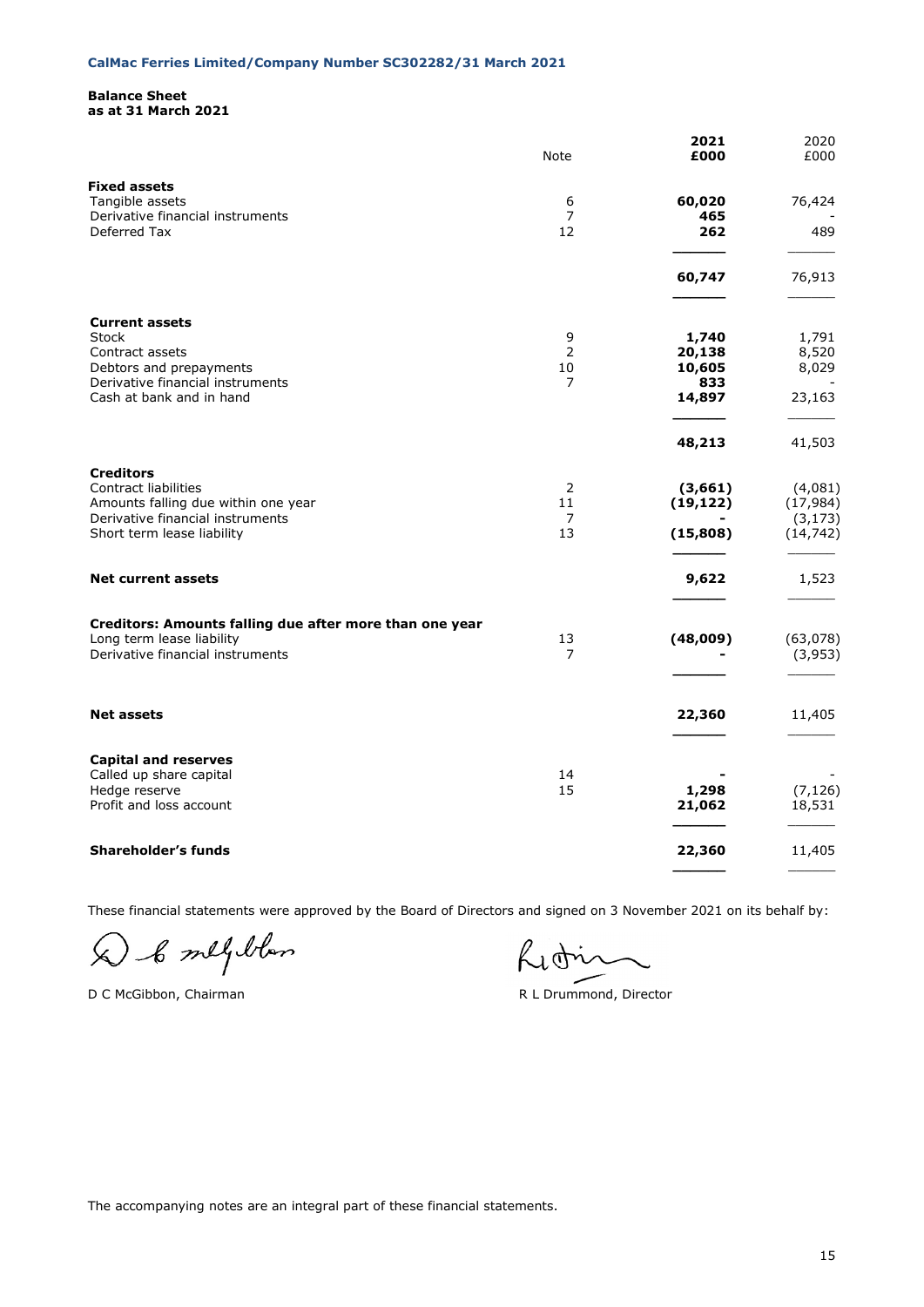# **Statement of changes in equity**

|                                                   | <b>Called Up</b><br><b>Share</b><br>Capital<br>£000 | Hedge<br><b>Reserve</b><br>£000 | <b>Profit and</b><br>Loss<br><b>Account</b><br>£000 | Total<br>Equity<br>£000 |
|---------------------------------------------------|-----------------------------------------------------|---------------------------------|-----------------------------------------------------|-------------------------|
| Balance at 1 April 2019                           |                                                     | 3,828                           | 17,289                                              | 21,117                  |
| Total comprehensive income for the year           |                                                     |                                 |                                                     |                         |
| Profit for the year<br>Other comprehensive income |                                                     | (10, 954)                       | 1,242<br>-                                          | 1,242<br>(10, 954)      |
| Total comprehensive income for the year           |                                                     | (10, 954)                       | 1,242                                               | (9, 712)                |
| <b>Balance at 31 March 2020</b>                   |                                                     | (7, 126)                        | 18,531                                              | 11,405                  |

|                                                   | <b>Called Up</b><br><b>Share</b><br>Capital<br>£000 | Hedge<br>Reserve<br>£000 | <b>Profit and</b><br>Loss<br>Account<br>£000 | <b>Total</b><br>Equity<br>£000 |
|---------------------------------------------------|-----------------------------------------------------|--------------------------|----------------------------------------------|--------------------------------|
| Balance at 1 April 2020                           |                                                     | (7, 126)                 | 18,531                                       | 11,405                         |
| Total comprehensive income for the year           |                                                     |                          |                                              |                                |
| Profit for the year<br>Other comprehensive income |                                                     | 8,424                    | 2,531                                        | 2,531<br>8,424                 |
| Total comprehensive income for the year           |                                                     | 8,424                    | 2,531                                        | 10,955                         |
| Balance at 31 March 2021                          |                                                     | 1,298                    | 21,062                                       | 22,360                         |

The accompanying notes are an integral part of these financial statements.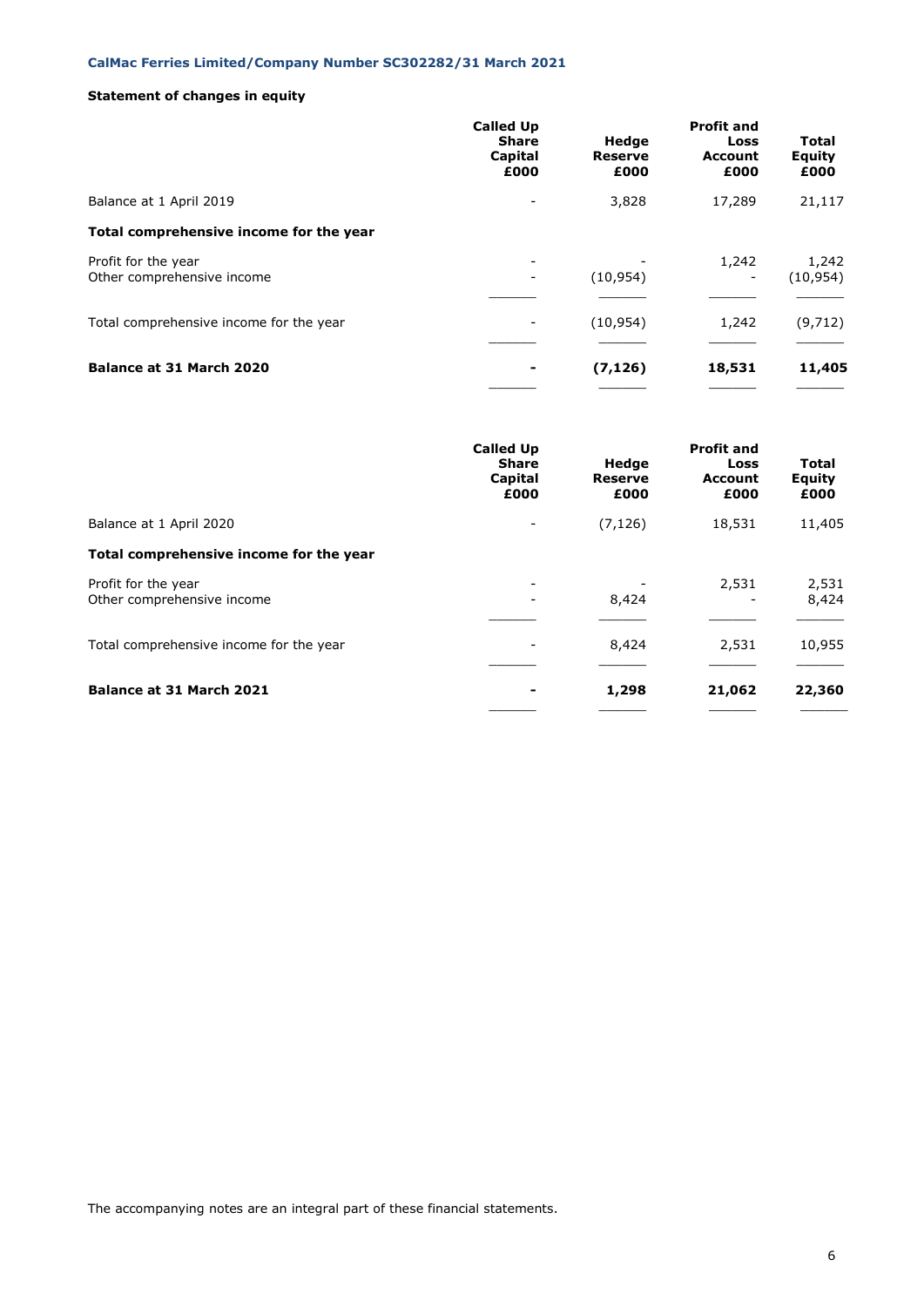## **1. Accounting policies**

CalMac Ferries Limited is a company incorporated and domiciled in the UK.

The Company is exempt by virtue of s400 of the Companies Act 2006 from the requirement to prepare group financial statements. These financial statements present information about the Company as an individual undertaking and not about its group.

These financial statements were prepared in accordance with Financial Reporting Standard 101 *Reduced Disclosure Framework ("FRS 101").*

In preparing these financial statements, the Company applies the recognition, measurement and disclosure requirements of International Financial Reporting Standards as adopted by the EU ("Adopted IFRSs"), but makes amendments where necessary in order to comply with Companies Act 2006 and has set out below where advantage of the FRS 101 disclosure exemptions has been taken.

In these financial statements, the Company has applied the exemptions available under FRS 101 in respect of the following disclosures:-

- a Cash Flow Statement and related notes
- comparative period reconciliations for tangible fixed assets
- disclosures in respect of transactions with wholly owned subsidiaries of David MacBrayne Limited
- disclosure in respect of capital management
- the effects of new but not yet effective IFRSs
- disclosures in respect of the compensation of Key Management Personnel.

As the consolidated financial statements of David MacBrayne Limited include the equivalent disclosures, the Company has also taken the exemptions under FRS 101 available in respect of the following disclosures:-

• the disclosures required by IFRS 7 and IFRS 13 regarding financial instrument disclosures have not been provided.

#### *Impact of Brexit*

After the end of the Brexit transition period (31 December 2020) the UK ceased to be subject to EU law. Under the European Union (Withdrawal) Act 2018, all existing IFRSs adopted by the EU at that time have been 'frozen' into UK law thus were considered as in force in the UK at the end of the transition period. Adoptions, interpretations and amendments of IFRS adopted by the EU after the end of the transition period will no longer apply in the UK. For subsequent financial years, companies must use UK-adopted IFRS. At the end of the transition period, those standards will be identical to the EU-adopted IFRS in force on that date, but subsequently the UK has established its own endorsement process to adopt UK-adopted IFRS, interpretations and amendments of IFRS. For the year ended 31 March 2021, UK companies therefore have the option to use any standards which have been adopted for use within the UK in addition to the frozen EU-adopted IFRS. In previous years, the Accounts have been prepared in accordance with FRS 101 applying the recognition, measurement and disclosure requirements of IFRS as adopted by the EU at the date of approval of the Accounts and which were mandatory for each financial year. In line with the above, the Accounts for the year ended 31 March 2021 have been prepared in accordance with FRS 101 applying the 'frozen' IFRS as adopted by the EU in accordance with the International Accounting Standards and European Public Limited-Liability Company (Amendment etc.) (EU Exit) Regulations 2019. The Accounts for financial year beginning 1 April 2021, will be prepared in accordance with FRS 101 applying the recognition, measurement and disclosure requirements of IFRS as adopted by the UK. The changes in the way that IFRS are described as a result of the UK's exit from the EU, including the move to UK adopted IFRS for accounting periods starting on or after 1 April 2021, do not represent a change in the basis of preparation which would necessitate a prior year restatement.

#### **(a) Basis of preparation**

These financial statements were prepared in accordance with Financial Reporting Standard 101 Reduced Disclosure Framework ("FRS 101"). In preparing these financial statements, the Company applies the recognition, measurement and disclosure requirements of international accounting standards in conformity with the requirements of the Companies Act 2006 [("Adopted IFRSs")], but makes amendments where necessary in order to comply with Companies Act 2006 and has set out below where advantage of the FRS 101 disclosure exemptions has been taken.

# *Going concern*

The Directors have prepared the financial statements on a going concern basis, which they consider to be appropriate for the following reasons.

The Company's business activities, together with the factors likely to affect its future development and position, are set out in the Strategic Report and Directors' Report on pages 1 to 7.

A key source of income for the Company is the CHFS 2 contract subsidy from Transport Scotland and, during the COVID-19 pandemic additional payments have been received by the Company from Transport Scotland in recognition of the reduced levels of fare revenue resulting from government imposed restrictions on the public including the use of public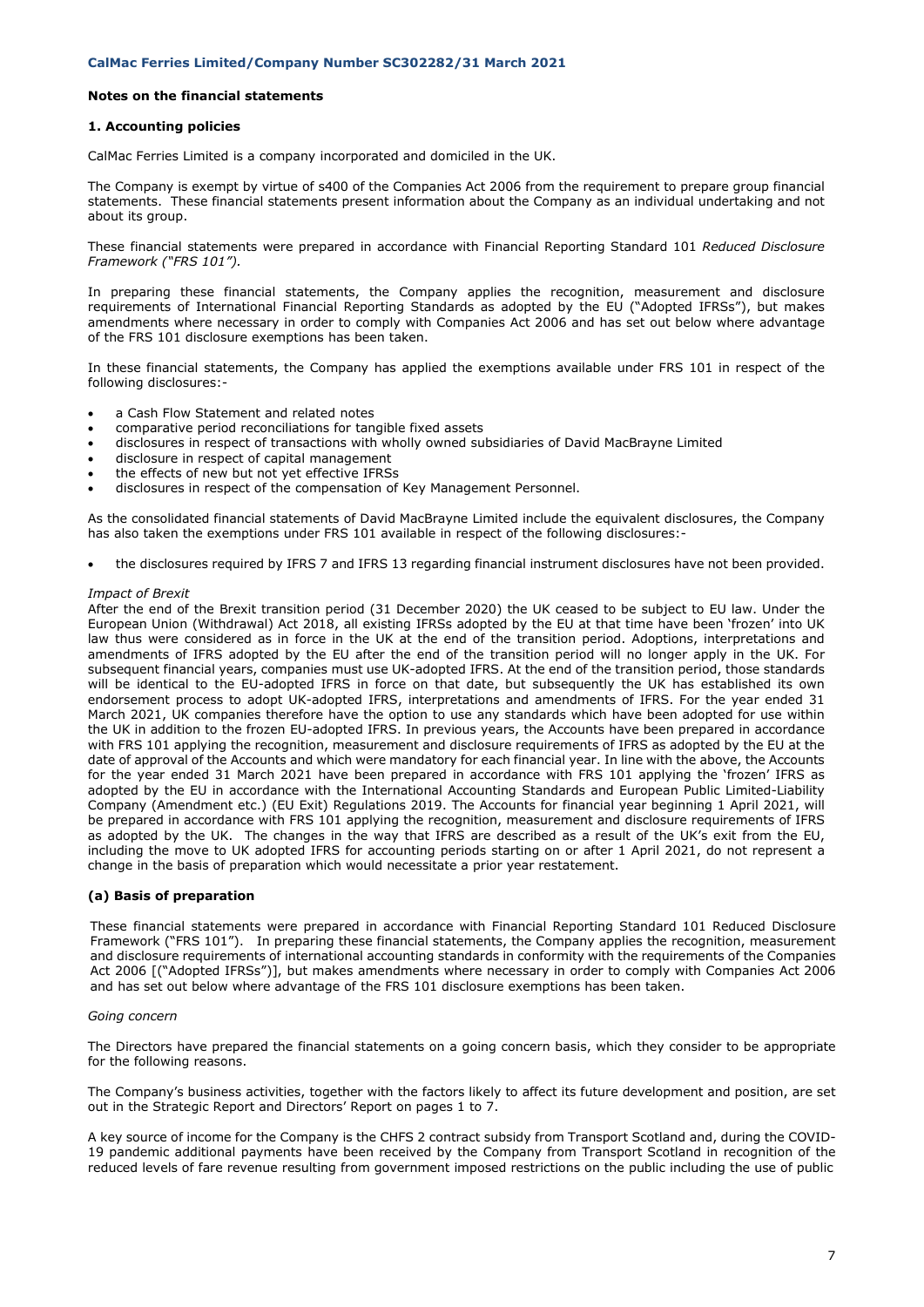# **1. Accounting policies (continued)**

transport. The Company has recorded a profit after tax in the current financial year and the company's balance sheet shows that it has net current assets of £9.6 million as at 31 March 2021.

For the purposes of the Directors' assessment of the Company's going concern position and to satisfy them of the Company's ability to pay its liabilities as they fall due, the Directors have prepared a cash flow forecast for a period of 12 months from the date of approval of these financial statements that reflect various plausible scenarios as a result of COVID-19 and its impact on the Company. Specifically they have considered a severe, but plausible downside scenario including in a sustained decrease in fare revenue in line with that which was experienced during the initial lockdown period. In the initial period of lockdown and to date, additional funding was received under contract variation from Transport Scotland. While the Directors expect that this will continue it is subject to ongoing approval by Transport Scotland. In the severe but plausible downside the Directors assume continued restrictions on travel and social distancing for a period, and that further contract variations will continue through to March 2022 and that thereafter such variations and associated additional payments are not received.

The cash flow forecasts indicate that, after taking account of this severe but plausible downsides as result of the impact of the COVID-19 pandemic, the Company's existing resources are sufficient to enable it to trade and pay its liabilities as they fall due for the forecast period without using the £15m drawdown facility that they have available through the bank..

Consequently, the Directors are confident that the company will have sufficient funds to continue to meet its liabilities as they fall due for at least 12 months from the date of approval of the financial statements and therefore have prepared the financial statements on a going concern basis.

# **(b) Tangible assets**

Gross book values of all tangible assets are stated at cost. No depreciation is charged until the asset comes into use.

#### **(c) Depreciation**

Depreciation is provided on tangible assets by equal annual instalments calculated to write off the cost (taking account of anticipated residual values) over their estimated useful lives as follows:

| Equipment      | 4 years  |
|----------------|----------|
| Motor vehicles | 3 years  |
| Ships          | 30 years |

#### **(d) Leases**

At the inception of a contract, the Company assesses whether a contract is, or contains, a lease. A contract is, or contains, a lease if the contract conveys the right to control the use of an identified asset for a period of time in exchange for consideration.

The Company recognises a right-of-use asset and a lease liability at the lease commencement date. The right-of-use asset is initially measured at cost, which comprises the initial amount of the lease liability adjusted for any lease payments made at or before the commencement date, plus any initial direct costs incurred and an estimate of costs to dismantle and remove the underlying asset or to restore the underlying asset or the site on which it is located, less any lease incentives received.

The right-of-use asset is subsequently depreciated using the straight-line method from the commencement date to the end of the lease term

The lease liability is initially measured at the present value of the lease payments that are not paid at the commencement date, discounted using the interest rate implicit in the lease or, if that rate cannot be readily determined, the Company's incremental borrowing rate.

Lease payments included in the measurement of the lease liability comprise the following:

fixed payments, including in-substance fixed payments;

The lease liability is measured at amortised cost using the effective interest method

The Company presents right-of-use assets that do not meet the definition of investment property in 'property, plant and equipment' and lease liabilities in 'loans and borrowings' in the statement of financial position.

#### *Short-term leases and leases of low-value assets*

The Company has elected not to recognise right-of-use assets and lease liabilities for lease of low-value assets and short-term leases. The Company recognises the lease payments associated with these leases as an expense on a straight-line basis over the lease term.

#### **(e) Investments**

Fixed asset investments are carried at cost.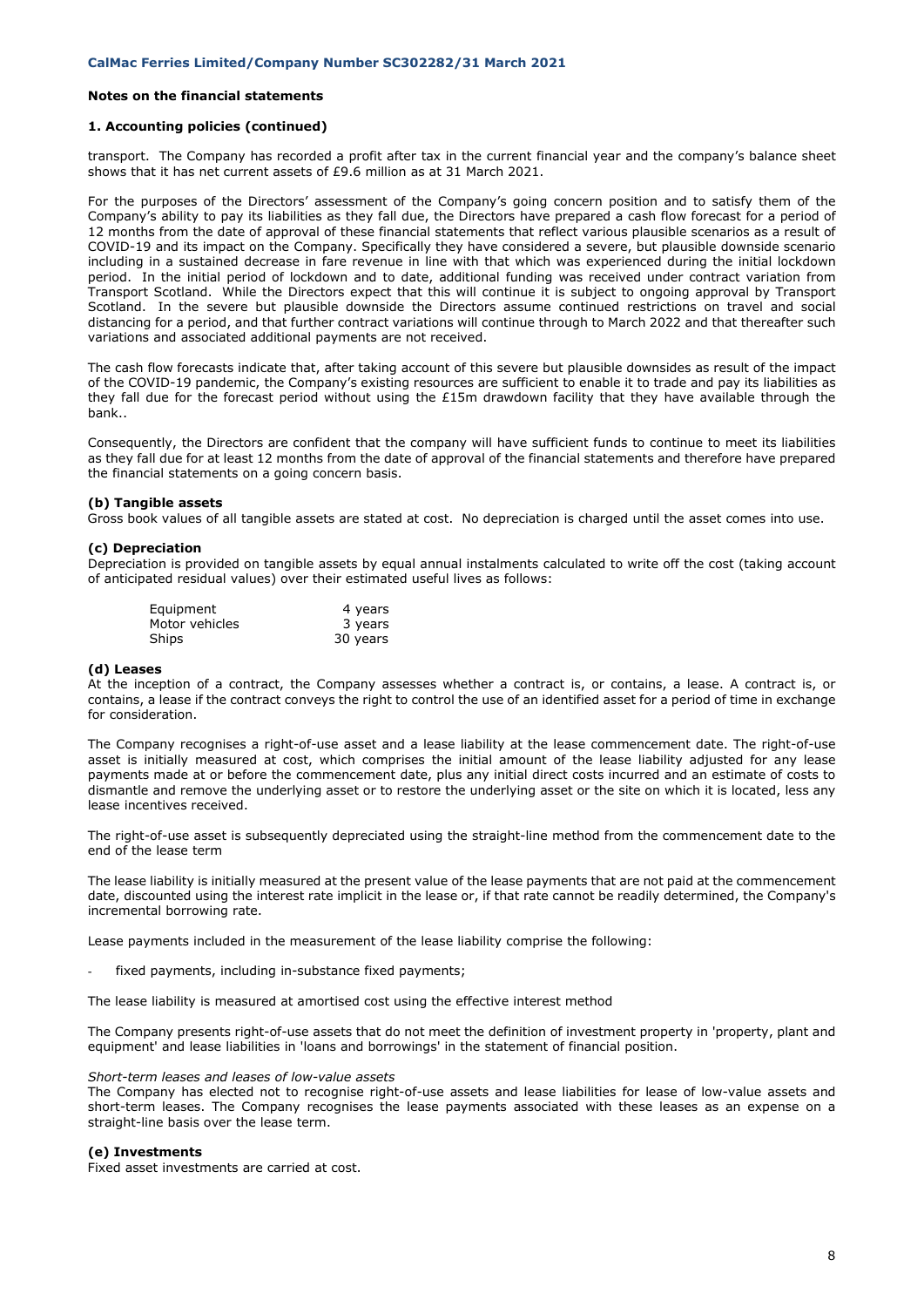# **Notes on the financial statements**

# **1. Accounting policies (continued)**

# **(f) Financial instruments**

(i) Recognition and initial measurement

Trade receivables and debt securities issued are initially recognised when they are originated. All other financial assets and financial liabilities are initially recognised when the Company becomes a party to the contractual provisions of the instrument.

A financial asset (unless it is a trade receivable without a significant financing component) or financial liability is initially measured at fair value plus, for an item not at FVTPL, transaction costs that are directly attributable to its acquisition or issue. A trade receivable without a significant financing component is initially measured at the transaction price.

# *Financial assets*

- (ii) Classification and subsequent measurement
- *(a) Classification*

On initial recognition, a financial asset is classified as measured at: amortised cost; FVOCI - debt investment; FVOCI – equity investment; or FVTPL.

Financial assets are not reclassified subsequent to their initial recognition unless the Company changes its business model for managing financial assets in which case all affected financial assets are reclassified on the first day of the first reporting period following the change in the business model.

A financial asset is measured at amortised cost if it meets both of the following conditions:

- it is held within a business model whose objective is to hold assets to collect contractual cash flows; and
- its contractual terms give rise on specified dates to cash flows that are solely payments of principal and interest on the principal amount outstanding.

On initial recognition of an equity investment that is not held for trading, the Company may irrevocably elect to present subsequent changes in the investment's fair value in OCI. This election is made on an investment-by-investment basis.

All financial assets not classified as measured at amortised cost or FVOCI as described above are measured at FVTPL. This includes all derivative financial assets. On initial recognition, the Company may irrevocably designate a financial asset that otherwise meets the requirements to be measured at amortised cost or at FVOCI as at FVTPL if doing so eliminates or significantly reduces an accounting mismatch that would otherwise arise.

Investments in joint ventures and subsidiaries are carried at cost less impairment.

#### *Cash and cash equivalents*

Cash and cash equivalents comprise cash balances held with the bank.

### *(b) Subsequent measurement and gains and losses*

*Financial assets at FVTPL -* these assets (other than derivatives designated as hedging instruments) are subsequently measured at fair value. Net gains and losses, including any interest or dividend income, are recognised in profit or loss.

*Financial assets at amortised cost -* these assets are subsequently measured at amortised cost using the effective interest method. The amortised cost is reduced by impairment losses. Interest income, foreign exchange gains and losses and impairment are recognised in profit or loss. Any gain or loss on derecognition is recognised in profit or loss.

# *Financial liabilities and equity*

Financial instruments issued by the Company are treated as equity only to the extent that they meet the following two conditions:

- (a) they include no contractual obligations upon the Company to deliver cash or other financial assets or to exchange financial assets or financial liabilities with another party under conditions that are potentially unfavourable to the Company; and
- (b) where the instrument will or may be settled in the Company's own equity instruments, it is either a non-derivative that includes no obligation to deliver a variable number of the Company's own equity instruments or is a derivative that will be settled by the Company's exchanging a fixed amount of cash or other financial assets for a fixed number of its own equity instruments.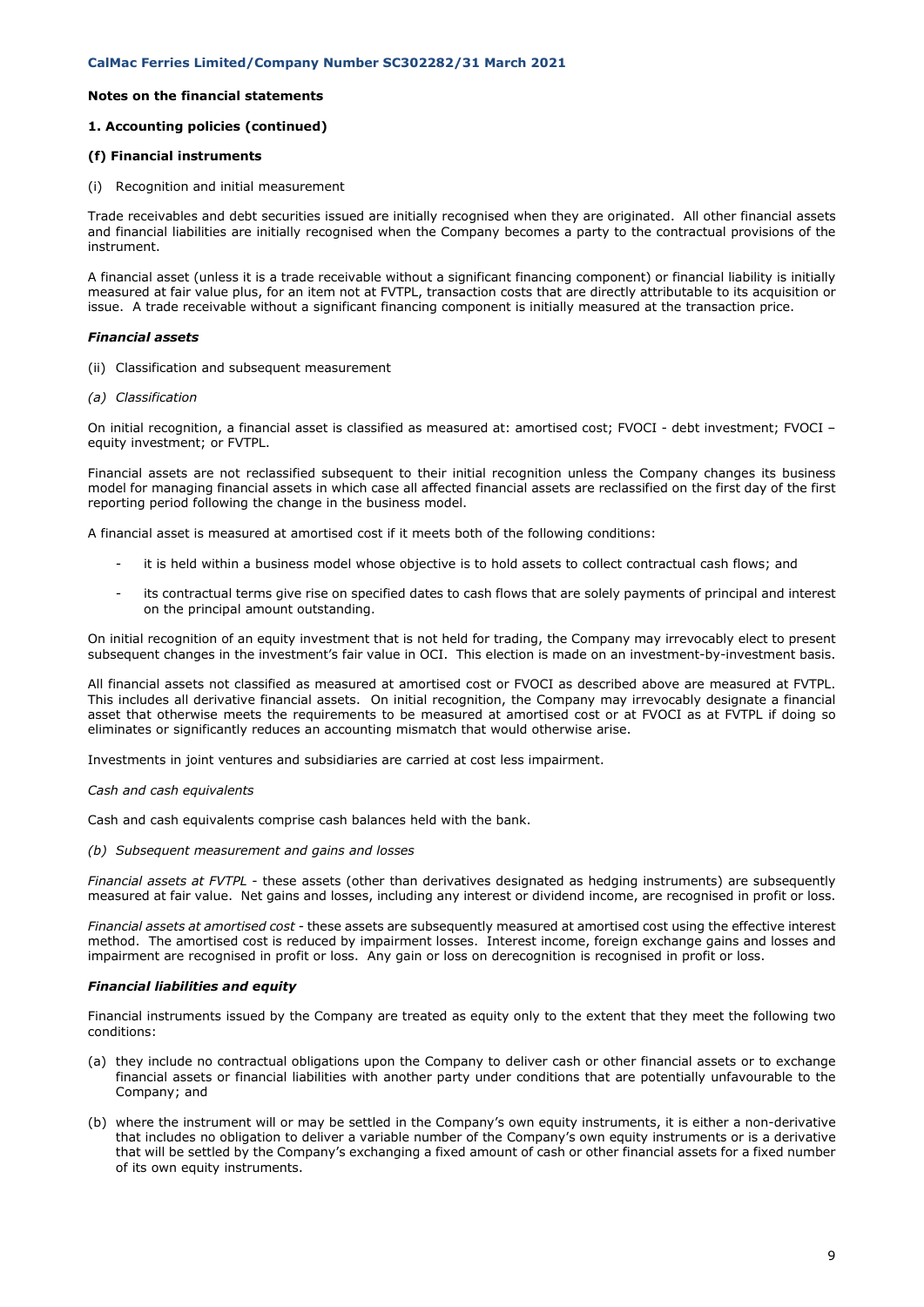### **1. Accounting policies (continued)**

To the extent that this definition is not met, the proceeds of issue are classified as a financial liability. Where the instrument so classified takes the legal form of the Company's own shares, the amounts presented in these financial statements for called up share capital and share premium account exclude amounts in relation to those shares.

Financial liabilities are classified as measured at amortised cost or FVTPL. A financial liability is classified at FVTPL if it is classified as held-for-trading, it is a derivative or it is designated as such on initial recognition. Financial liabilities at FVTPL are measured at fair value and net gains and losses, including any interest expense, are recognised in profit or loss. Other financial liabilities are subsequently measured at amortised cost using the effective interest method. Interest expense and foreign exchange gains and losses are recognised in profit or loss. Any gain or loss on derecognition is also recognised in profit or loss.

(iii) Derivative financial instruments and hedging

#### *Derivative financial instruments*

Derivative financial instruments are recognised at fair value. The gain or loss on remeasurement to fair value is recognised immediately in profit or loss. However, where derivatives qualify for hedge accounting, recognition of any resultant gain or loss depends on the nature of the item being hedged (see below).

#### *Cash flow hedges*

Where a derivative financial instrument is designated as a hedge of the variability in cash flows of a recognised asset or liability, or a highly probable forecast transaction, the effective part of any gain or loss on the derivative financial instrument is recognised directly in the hedging reserve. Any ineffective portion of the hedge is recognised immediately in the income statement.

When the forecast transaction subsequently results in the recognition of a non-financial item (including a non-financial item that becomes a firm commitment for which fair value hedge accounting is applied - see below), the associated cumulative gain or loss is removed from the hedging reserve and is included in the initial carrying amount of the nonfinancial asset or liability.

For all other hedged forecast transactions, the associated cumulative gain or loss is removed from equity and recognised in the income statement in the same period or periods during which the hedged expected future cash flows affects profit or loss.

When the hedging instrument is sold, expires, is terminated or exercised, or the entity revokes designation of the hedge relationship but the hedged forecast transaction is still expected to occur, the cumulative gain or loss at that point remains in equity and is recognised in accordance with the above policy when the transaction occurs. If the hedged transaction is no longer expected to take place, the cumulative unrealised gain or loss in equity is recognised in the income statement immediately.

#### *Fair value hedges*

Where a derivative financial instrument is designated as a hedge of the variability in fair value of a recognised asset or liability or an unrecognised firm commitment, all changes in the fair value of the derivative are recognised immediately in the income statement. The carrying value of the hedged item is adjusted by the change in fair value that is attributable to the risk being hedged (even if it is normally carried at cost or amortised cost) and any gains or losses on remeasurement are recognised immediately in the income statement (even if those gains would normally be recognised directly in reserves).

On the discontinuance of hedge accounting, any adjustment made to the carrying amount of the hedged item as a consequence of the fair value hedge relationship, is recognised in the income statement over the remaining life of the hedged item.

### *Hedge effectiveness*

Hedge effectiveness is measured and respective entries recorded in the balance sheet, reserves and income statement on a yearly basis in respect of commodity hedging relationships. Hedge effectiveness is achieved where the correlation between the changes in value of the hedging instrument and the hedged item is between 80% and 125%.

### *Discontinuing hedge accounting*

The Company discontinues prospectively hedge accounting when the hedge instrument expires or is sold, terminated or exercised, when the hedge relationship no longer qualifies for hedge accounting or when the designation is revoked. In the case of cash flow hedging, any gain or loss that has been recognised in equity until that time remains separately recognised in equity until the forecast transaction occurs. If the transaction is no longer expected to occur, related cumulative gains and losses which have been previously deferred in equity are recognised in the income statement.

#### *Valuation of financial instruments*

In those circumstances where IAS 39 requires financial instruments to be recognised in the balance sheet at fair value, the Company's valuation strategies for derivative and other financial instruments utilise as far as possible quoted prices in an active trading market.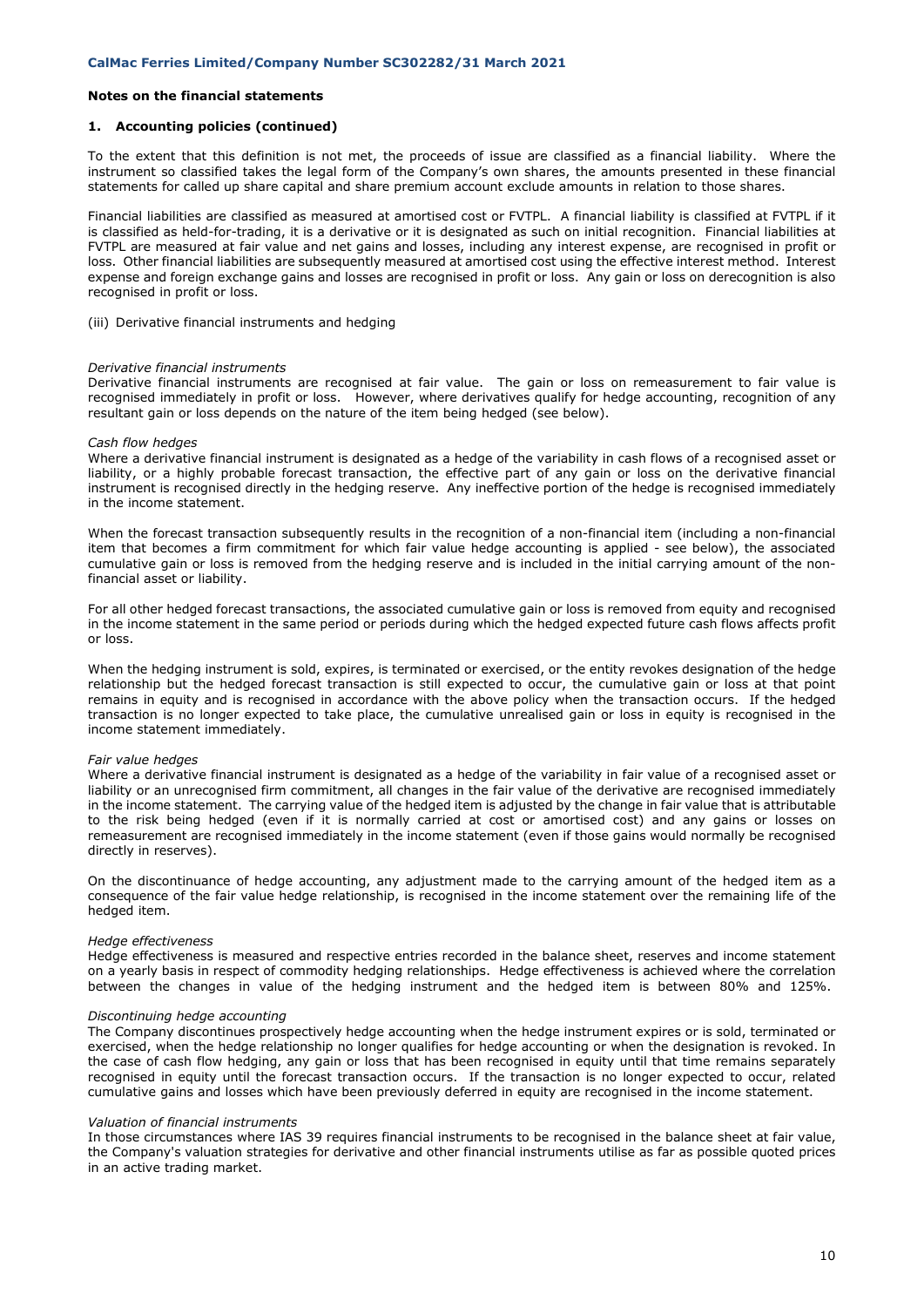# **1. Accounting policies (continued)**

### (iv) Impairment

The Company recognises loss allowances for expected credit losses (ECLs) on financial assets measured at amortised cost, debt investments measured at FVOCI and contract assets (as defined in IFRS 15).

The Company measures loss allowances at an amount equal to lifetime ECL, except for other debt securities and bank balances for which credit risk (i.e. the risk of default occurring over the expected life of the financial instrument) has not increased significantly since initial recognition, which are measured as twelve-month ECL.

Loss allowances for trade receivables and contract assets are always measured at an amount equal to lifetime ECL.

When determining whether the credit risk of a financial asset has increased significantly since initial recognition and when estimating ECL, the Company considers reasonable and supportable information that is relevant and available without undue cost or effort. This includes both quantitative and qualitative information and analysis, based on the Company's historical experience and informed credit assessment and including forward-looking information.

The Company assumes that the credit risk on a financial asset has increased significantly if it is more than 30 days past due.

The Company considers a financial asset to be in default when:

- the borrower is unlikely to pay its credit obligations to the Company in full, without recourse by the Company to actions such as realising security (if any is held); or
- the financial asset is more than 90 days past due.

Lifetime ECLs are the ECLs that result from all possible default events over the expected life of a financial instrument.

Twelve-month ECLs are the portion of ECLs that result from default events that are possible within the twelve months after the reporting date, or a shorter period if the expected life of the instrument is less than twelve months.

The maximum period considered when estimating ECLs is the maximum contractual period over which the Company is exposed to credit risk.

#### *Measurement of ECLs*

ECLs are a probability-weighted estimate of credit losses. Credit losses are measured as the present value of all cash shortfalls (i.e. the difference between the cash flows due to the entity in accordance with the contract and the cash flows that the Company expects to receive.) ECLs are discounted at the effective interest rate of the financial asset.

#### *Credit-impaired financial assets*

At each reporting date, the Company assesses whether financial assets carried at amortised cost and debt securities at FVOCI are credit-impaired. A financial asset is 'credit-impaired' when one or more events that have a detrimental impact on the estimated future cash flows of the financial asset have occurred.

#### *Write-offs*

The gross carrying amount of a financial asset is written off (either partially or in full) to the extent that there is no realistic prospect of recovery.

# **(g) Inventories**

Retail inventories are stated at the lower of cost and net realisable value. Inventories in relation to fuels, lubricants and consumable stores are stated at cost. Cost is based on the weighted average principle and includes expenditure incurred in acquiring the relevant stock and other costs incurred in bringing them to their existing location and condition. Net realisable value is the estimated selling price in the ordinary course of business, less applicable selling expenses.

#### **(h) Maintenance and repair costs**

Routine maintenance and repair costs, as well as vessel overhaul costs, are charged to the profit and loss account in the financial period in which the work is performed. Where the Company provides ferry services under a fixed-term contract, at contract end, independent vessel surveys are carried out to establish any work required.

# **(i) Revenue**

The accounting policy for revenue is described in note 2.

# **(j) Taxation**

The Company is included within a Group election into tonnage tax effective from commencement of trading. However, certain activities within the Company are liable to corporation tax. Accordingly, the charge for taxation is based partly on ship tonnage and partly on the result for the period and, where appropriate, takes into account tax deferred because of timing differences between the treatment of certain items for taxation and accounting purposes.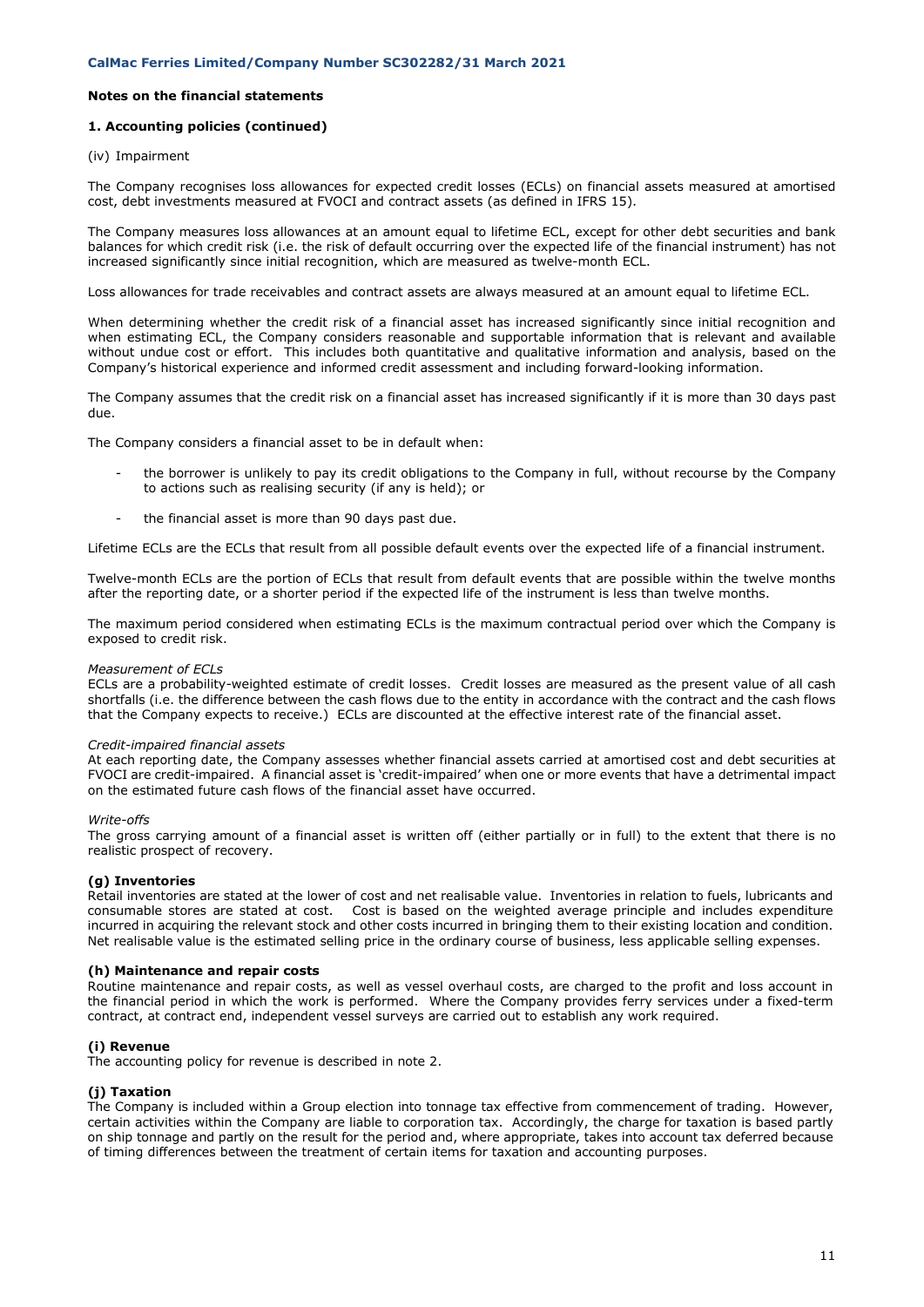# **1. Accounting policies (continued)**

### **(k) Pensions**

The Company is a participating employer in the CalMac Pension Fund, which is a defined benefit scheme operated by Caledonian Maritime Assets Limited. As set out in note 14, for the purposes of FRS 101, pension contributions are accounted for as if the scheme was defined contribution.

# **2. Revenue**

Revenue is measured based on the consideration specified in a contract with a customer. The Company recognises revenue when it transfers control over a product or service to a customer.

### **Nature of goods and services**

The following is a description of principal activities from which the Company generates its revenues.

Revenue from passengers comprises ticket sales for individuals, vehicle ferry passage and associated retail operation.

The Company operates the Clyde and Hebrides ferry service contract on behalf of the Scottish Government, for which it receives subsidy revenue. The CHFS 2 contract was awarded to the Group with a start date of 1 October 2016 and runs for eight years. CalMac Ferries Limited will continue to operate Clyde and Hebrides ferry services. The contract provides the Company with revenue to subsidise the life-line services provided.

| <b>Products and Services</b> | Nature, timing of satisfaction of performance obligations and significant payment terms.                                                                                                                                                                                                                                                                                                                                                                                                                                                                                                                                                                                                                                                                                                                                                                                    |
|------------------------------|-----------------------------------------------------------------------------------------------------------------------------------------------------------------------------------------------------------------------------------------------------------------------------------------------------------------------------------------------------------------------------------------------------------------------------------------------------------------------------------------------------------------------------------------------------------------------------------------------------------------------------------------------------------------------------------------------------------------------------------------------------------------------------------------------------------------------------------------------------------------------------|
| Fares                        | The Company recognises revenue when the sailing associated with the ticket sold<br>occurs. The amount is equal to the value of the ticket price. Receipts for advanced<br>tickets are recognised with reference to the time of travel with the deferred element<br>maintained on the balance sheet within contract liabilities.                                                                                                                                                                                                                                                                                                                                                                                                                                                                                                                                             |
| Contracts with<br>Government | The CHFS 2 contract is paid on a straight line basis, monthly in arrears over the contract<br>year. The Company recognises revenue as the services under the contract are provided.<br>This is deemed to be over time over the length of each contract year and is based on a<br>cost plus method. If the Company has recognised revenue for which payment has not<br>been received, the entitlement to consideration is recognised as a contract asset. The<br>contract asset is transferred to receivables when the entitlement to payment becomes<br>unconditional. Where there is variable consideration, and other constraints to the<br>assessment of the transaction price, the total forecast value is restricted to that amount<br>to which a subsequent reversal is not highly probable. This includes performance<br>deductions and profit sharing arrangements. |

### **Disaggregation of revenue**

In the following table, revenue is disaggregated by service line and timing of revenue recognition.

|                                             | 2021<br>£000 | 2020<br>£000 |
|---------------------------------------------|--------------|--------------|
|                                             |              |              |
| Fares and other associated services         | 41,758       | 75,601       |
| Government contract - transferred over time | 156,617      | 148,814      |
| Inter Group - management fees               | 484          | 575          |
|                                             |              |              |
| <b>Total</b>                                | 198,859      | 224,990      |
|                                             |              |              |

# **Contract balances**

The following table provides information about receivables, contract assets and contract liabilities from contracts with customers.

|                      | 2021    | 2020    |
|----------------------|---------|---------|
|                      | £000    | £000    |
| Contract assets      | 20,138  | 8,520   |
| Contract liabilities | (3,661) | (4,081) |
| Trade receivables    | 4,856   | 2,769   |

The contract assets relate to the Company's rights to consideration for services delivered but not billed at 31 March on the CHFS 2 contract. The contract liabilities primarily relate to the revenue associated with advance tickets purchased by customers for future sailings.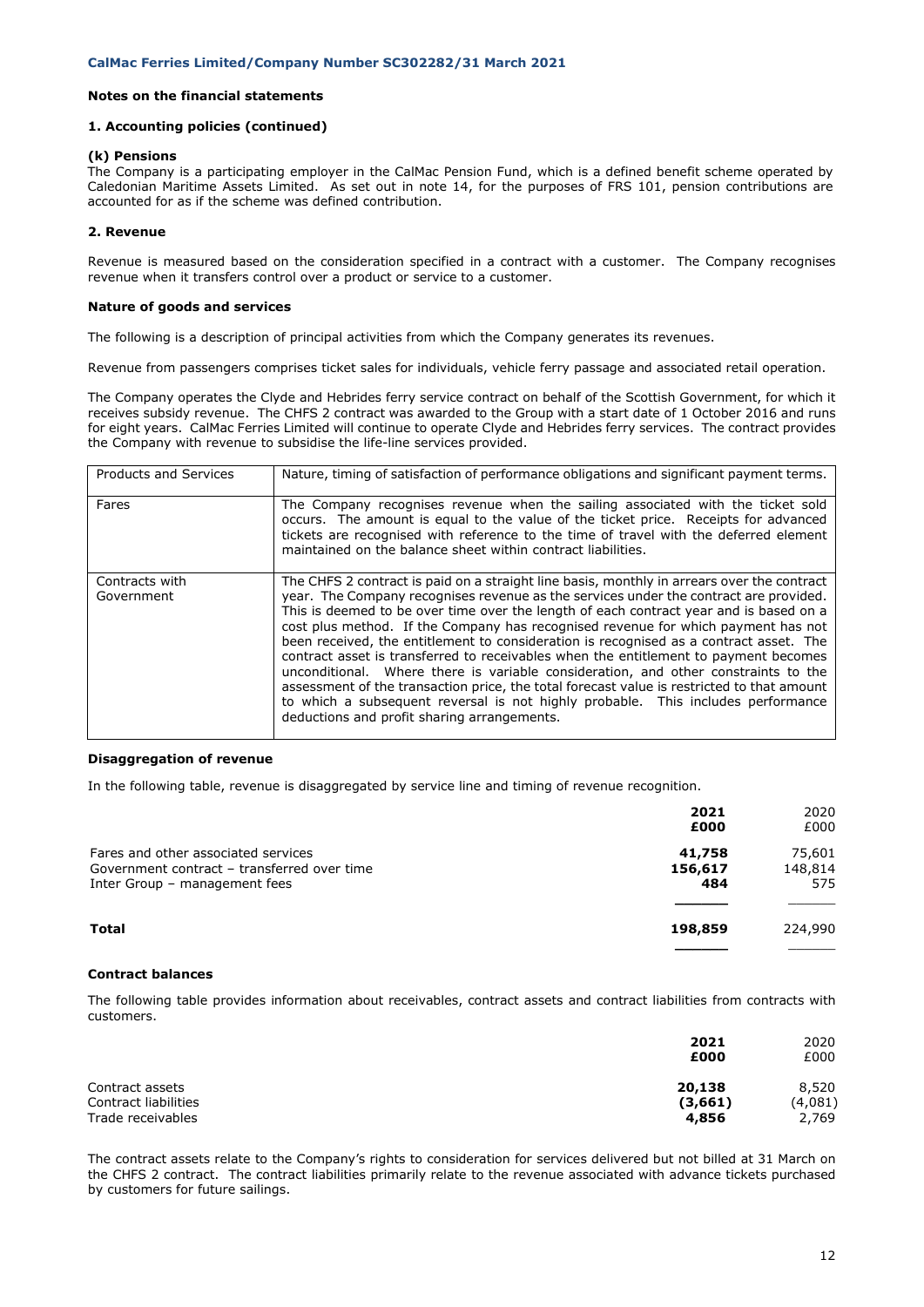# **2. Revenue (continued)**

Significant changes in the contract assets and contract liabilities balances during the year are as follows

|                                                                                                                                                                   | 2021<br><b>Contract</b><br>assets<br>£000 | 2020<br>Contract<br>assets<br>£000 | 2021<br><b>Contract</b><br><b>liabilities</b><br>£000 | 2020<br>Contract<br>liabilities<br>£000 |
|-------------------------------------------------------------------------------------------------------------------------------------------------------------------|-------------------------------------------|------------------------------------|-------------------------------------------------------|-----------------------------------------|
| Revenue recognised that was included in the contract liability<br>balance at the beginning of the year                                                            | $\overline{\phantom{0}}$                  |                                    | (4.081)                                               | (5,358)                                 |
| Increases due to cash received,<br>excludina<br>amounts<br>recognised as revenue during the period<br>Increases as a result of changes in the measure of progress | -<br>20,138                               | 8,520                              | (3,661)                                               | (4,081)                                 |

# **Transaction price allocated to the remaining performance obligations**

The Company applies the practical expedient in paragraph 121 of IFRS 15 and does not disclose information about remaining performance obligations that have original expected durations of one year or less.

# **3. Profit before tax**

| The profit is stated after charging/(crediting): |                                                           | 2021     | 2020      |
|--------------------------------------------------|-----------------------------------------------------------|----------|-----------|
|                                                  |                                                           | £000     | £000      |
| Auditor's remuneration                           | audit of these financial statements                       | 51       | 45        |
|                                                  | other services relating to taxation<br>all other services | 14<br>12 | 14<br>126 |
| Depreciation of tangible fixed assets            |                                                           | 17,269   | 17,091    |
| Harbour access charges                           | Caledonian Maritime Assets Limited                        | 14,898   | 17,235    |
|                                                  | other                                                     | 12,204   | 16,515    |
| Agency staff costs                               |                                                           | 66,185   | 69,436    |
| Finance lease costs                              | land and buildings                                        | 596      | 511       |
|                                                  | ships and motor vehicles                                  | 15,945   | 16,835    |
| Interest receivable                              | bank                                                      | (82)     | (360)     |
| Interest payable                                 | bank                                                      |          |           |
| Finance interest expense                         |                                                           | 1,606    | 1,966     |
| Bank facility                                    |                                                           | 72       | 66        |
|                                                  |                                                           |          |           |
|                                                  |                                                           |          |           |

# **4. Employee information**

# **Staff costs (including Directors)**

|                       | 2021<br>£000 | 2020<br>£000 |
|-----------------------|--------------|--------------|
| Wages and salaries    | 21,820       | 21,728       |
| Social security costs | 2,318        | 2,255        |
| Other pension costs   | 4,630        | 8,829        |
|                       | 28,768       | 32,812       |
|                       |              |              |

Amounts claimed and receivable or received by the company under the Job Retention Scheme, having met the conditions for payment, are Government grants which are recognised in profit or loss on a systematic basis over the periods in which the company recognises as expenses the related costs for which the grants are intended to compensate. In 2021 £1.1m of job retention scheme grants are shown net of wages and salaries.

# **Directors' remuneration**

|                                 | 2021 | 2020 |
|---------------------------------|------|------|
|                                 | £000 | £000 |
| Directors' Remuneration         | 437  | 456  |
| Employer's Pension Contribution | 41   | 40   |
|                                 |      |      |

The aggregated remuneration of the highest paid Director was £190,000 (2020: £191,000). All Directors of the company had their remuneration paid by another company within the David MacBrayne Limited group in both the current and previous year.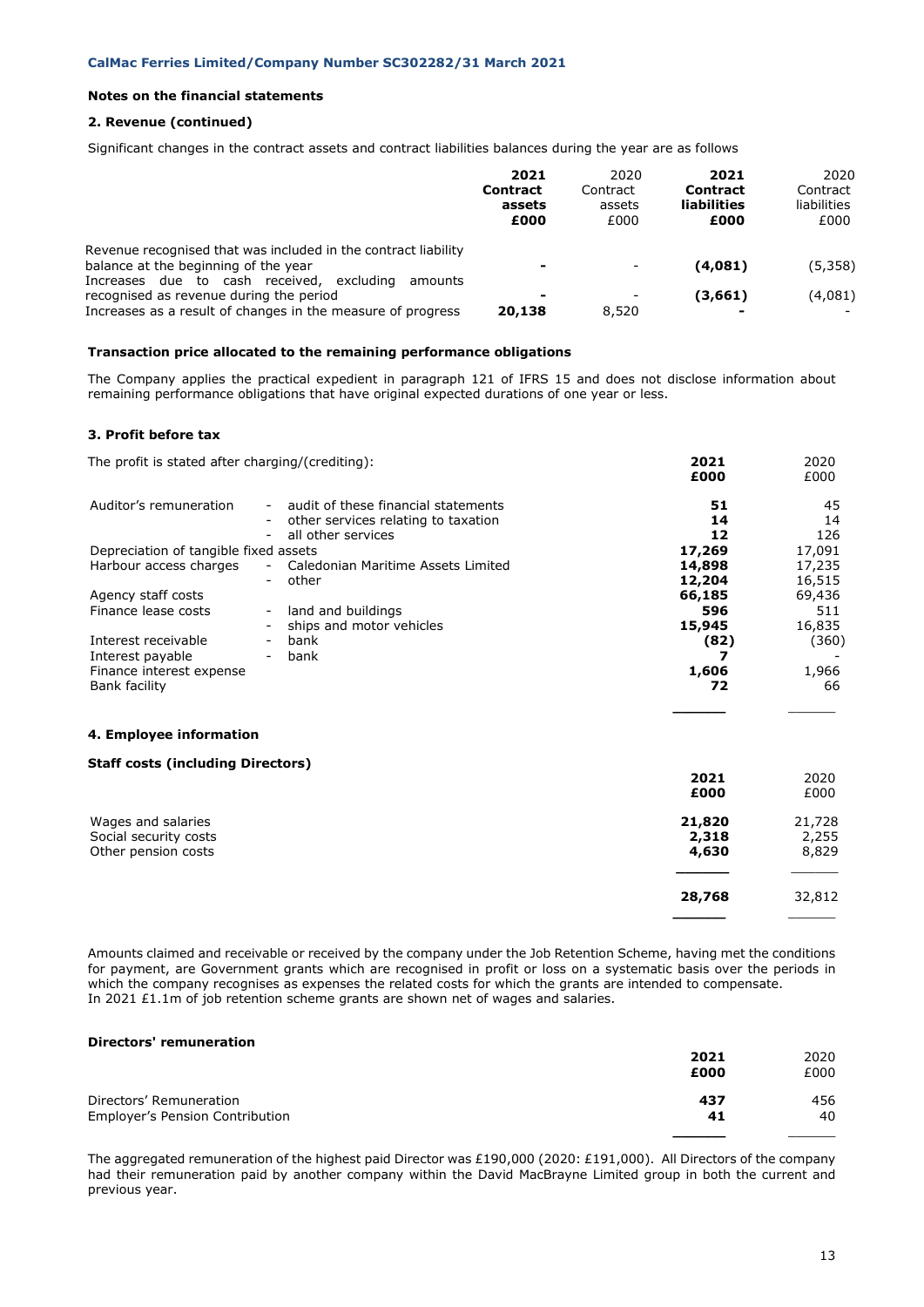# **4. Employee information (continued)**

| <b>Number of Directors</b>                                                                              | 2021 | 2020 |
|---------------------------------------------------------------------------------------------------------|------|------|
| Retirement benefits are accruing to the following number of Directors under:<br>Defined benefit schemes |      |      |
|                                                                                                         |      |      |

# **Employee numbers**

The average number of people employed by the Company, including Directors, during the year was 643 (2020: 668).

| Category                                                                                                                                        | 2021         | 2020              |
|-------------------------------------------------------------------------------------------------------------------------------------------------|--------------|-------------------|
| Head Office<br>Port                                                                                                                             | 293<br>344   | 294<br>358        |
| Vessel                                                                                                                                          | 6            | 16                |
|                                                                                                                                                 | 643          | 668               |
| 5. Taxation                                                                                                                                     |              |                   |
| <b>Current tax</b>                                                                                                                              | 2021<br>£000 | 2020<br>£000      |
| UK corporation tax profit for the period<br>Adjustments in respect of prior periods<br>Consortium relief                                        | 488<br>34    | 26<br>194<br>108  |
| Total current tax charge                                                                                                                        | 522          | 328               |
| <b>Deferred tax</b><br>Impact of tax rate change<br>Adjustment in respect of prior periods<br>Origination and reversal of temporary differences | (79)<br>305  | (58)<br>152<br>67 |
|                                                                                                                                                 | 226          | 161               |
| Total tax charge                                                                                                                                | 748          | 489               |
| Income tax recognised in other comprehensive income                                                                                             | 2021<br>£000 | 2020<br>£000      |
| Tax relating to cash flow hedge                                                                                                                 |              | (784)             |
| The tax charge on profit for the year varied from the standard rate of UK corporation tax as follows:                                           |              |                   |
|                                                                                                                                                 | 2021<br>£000 | 2020<br>£000      |
| Profit/(loss) for the period before tax                                                                                                         | 3,279        | 1,731             |
| UK corporation tax rate of 19% (2020: 19%)                                                                                                      | 623          | 328               |
| Tonnage tax<br>Non taxable income                                                                                                               | (124)        | (167)<br>(38)     |
| Adjustments in respect of prior periods<br>Impact of rate change                                                                                | (45)         | 347<br>(58)       |
| Non deductible expenses<br>Deferred tax asset not recognised                                                                                    | 46<br>248    | 77                |
| Total tax charge/(credit)                                                                                                                       | 748          | 489               |

**\_\_\_\_\_\_** \_\_\_\_\_\_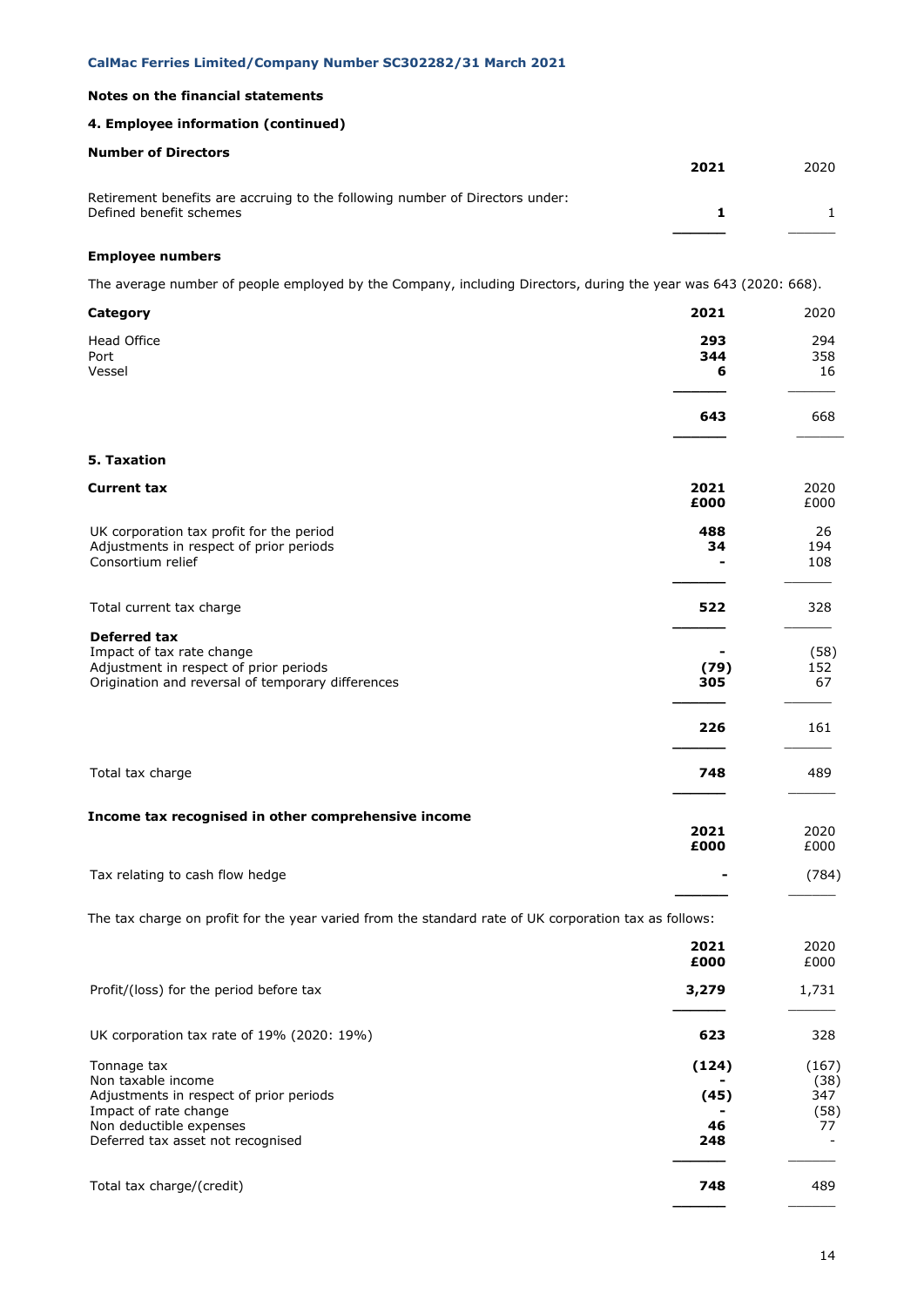## **5. Taxation (continued)**

A reduction in the UK corporation tax rate from 19% to 17% (effective 1 April 2020) was substantively enacted on 6 September 2016. The March 2020 Budget announced that a rate of 19% would continue to apply with effect from 1 April 2020, and this change was substantively enacted on 17 March 2020. The UK deferred tax liability as at 31 March 2021 was calculated at 19% (2020: 19%).

An increase in the UK corporation tax from 19% to 25% (effective 1 April 2023) was substantively enacted on 24 May 2021. This will increase the Company's future current tax charge accordingly and increase the deferred tax by £83k.

# **6. Fixed Assets**

|                                                                                                       | <b>Buildings</b><br>£000 | <b>Ships</b><br>£000 | <b>Vehicles &amp;</b><br>Equipment<br>£000 | Total<br>£000        |
|-------------------------------------------------------------------------------------------------------|--------------------------|----------------------|--------------------------------------------|----------------------|
| Cost                                                                                                  |                          |                      |                                            |                      |
| At 1 April 2020<br>Additions in the year<br>Items re-classified during year                           | 2,048                    | 90,473<br>693        | 999<br>174<br>(3)                          | 93,520<br>868<br>(3) |
| At 31 March 2021                                                                                      | 2,049                    | 91,166               | 1,170                                      | 94,385               |
| <b>Depreciation and impairment</b><br>At 1 April 2020<br>Charge for the year<br>Disposals in the year | 396<br>396               | 16,449<br>16,608     | 251<br>265                                 | 17,096<br>17,269     |
| At 31 March 2021                                                                                      | 792                      | 33,057               | 516                                        | 34,365               |
| Net book value at 31 March 2021                                                                       | 1,257                    | 58,109               | 654                                        | 60,020               |
| Net book value at 31 March 2020                                                                       | 1,652                    | 74,024               | 748                                        | 76,424               |
|                                                                                                       |                          |                      |                                            |                      |

Property, plant and equipment includes right-of-use assets with carrying amounts as follows:

### **Right of use assets**

|                                                                                                       |                          | <b>Vehicles &amp;</b> |                          |                      |  |
|-------------------------------------------------------------------------------------------------------|--------------------------|-----------------------|--------------------------|----------------------|--|
|                                                                                                       | <b>Buildings</b><br>£000 | <b>Ships</b><br>£000  | <b>Equipment</b><br>£000 | <b>Total</b><br>£000 |  |
| Cost                                                                                                  |                          |                       |                          |                      |  |
| At 1 April 2020<br>Additions in the year<br>Disposals in the year                                     | 2,048                    | 90,473<br>693         | 677<br>173               | 93,198<br>867        |  |
| At 31 March 2021                                                                                      | 2,049                    | 91,166                | 850                      | 94,065               |  |
| <b>Depreciation and impairment</b><br>At 1 April 2020<br>Charge for the year<br>Disposals in the year | 396<br>396               | 16,449<br>16,609      | 149<br>158               | 16,994<br>17,163     |  |
| At 31 March 2021                                                                                      | 792                      | 33,058                | 307                      | 34,157               |  |
| Net book value at 31 March 2021                                                                       | 1,257                    | 58,108                | 543                      | 59,908               |  |
| Net book value at 31 March 2020                                                                       | 1,652                    | 74,024                | 527                      | 76,203               |  |
| Notes on the financial statements                                                                     |                          |                       |                          |                      |  |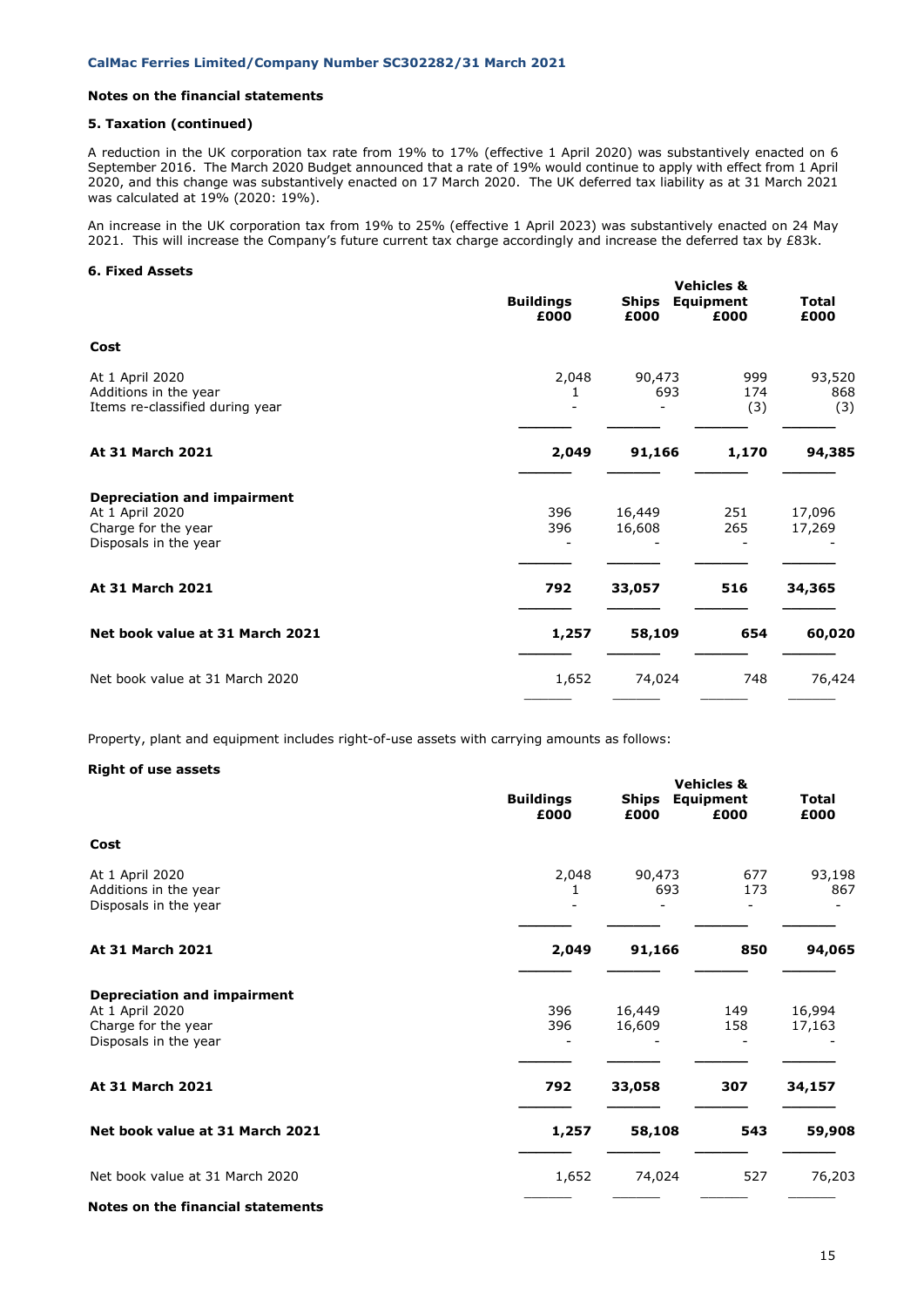# **7. Derivative financial Instruments**

|                                        | 2021 |                        |                    |                | 2020                     |                          |             |         |  |
|----------------------------------------|------|------------------------|--------------------|----------------|--------------------------|--------------------------|-------------|---------|--|
|                                        |      | <b>Assets</b>          | <b>Liabilities</b> |                | Assets                   |                          | Liabilities |         |  |
|                                        | Non- |                        |                    | Non-           |                          | Non-                     |             | Non-    |  |
|                                        |      | <b>Current Current</b> | Current            | <b>Current</b> | Current                  | Current                  | Current     | Current |  |
|                                        | £000 | £000                   | £000               | £000           | £000                     | £000                     | £000        | £000    |  |
| Hedging derivatives<br>Cash flow hedge |      |                        |                    |                |                          |                          |             |         |  |
| Fuel hedge                             | 833  | 465                    | ۰                  | ۰              | $\overline{\phantom{a}}$ | $\overline{\phantom{a}}$ | (3, 173)    | (3,953) |  |
|                                        |      |                        |                    |                |                          |                          |             |         |  |

# **8. Investments**

# **At 1 April 2020 and 31 March 2021 -**

The Company owns the whole of the issued share capital of Caledonian MacBrayne Crewing (Guernsey) Limited, which is registered in Guernsey, and undertakes the Company's offshore crewing arrangements. Registered office address: PO Box 287, 4<sup>th</sup> Floor, West Wing, Trafalgar Court, Admiral Park, St. Peter Port, Guernsey, GY1 3RL.

# **9. Stock**

|                                                | 2021<br>£000 | 2020<br>£000 |
|------------------------------------------------|--------------|--------------|
| Fuels and lubricants<br>Consumable inventories | 432<br>1,237 | 502<br>1,038 |
| Retail inventories                             | 71           | 251          |
|                                                | 1,740        | 1,791        |
|                                                |              |              |

Fuels and lubricants, consumable inventories and reatil inventories recognised in Cost of Sales £15.3m (2020: £21.9m).

Non-retail inventories are held for the operating requirements of the Company and not for resale. Of the retail stocks held, £nil was expected to be recovered after more than twelve months in both this and the previous year.

# **10. Debtors and prepayments**

|                                                    | 2021<br>£000 | 2020<br>£000 |
|----------------------------------------------------|--------------|--------------|
| Trade receivables                                  | 4,856        | 2,769        |
| Other receivables                                  | 1,361        | 1,272        |
| Prepayments and accrued income                     | 4,388        | 3,701        |
| Amounts due by group undertakings                  |              | 287          |
|                                                    | 10,605       | 8,029        |
| 11. Creditors: amounts falling due within one year |              |              |
|                                                    | 2021         | 2020         |
|                                                    | £000         | £000         |
| Trade payables                                     | 8,353        | 6,906        |
| Other payables and accruals                        | 9,905        | 10,071       |
| Corporation tax                                    | 488          | 328          |
| Amounts due to group undertakings                  | 376          | 679          |
| Fuel hedge                                         |              | 3,173        |
|                                                    | 19,122       | 21,157       |
|                                                    |              |              |

**£000**

**\_\_\_\_\_\_**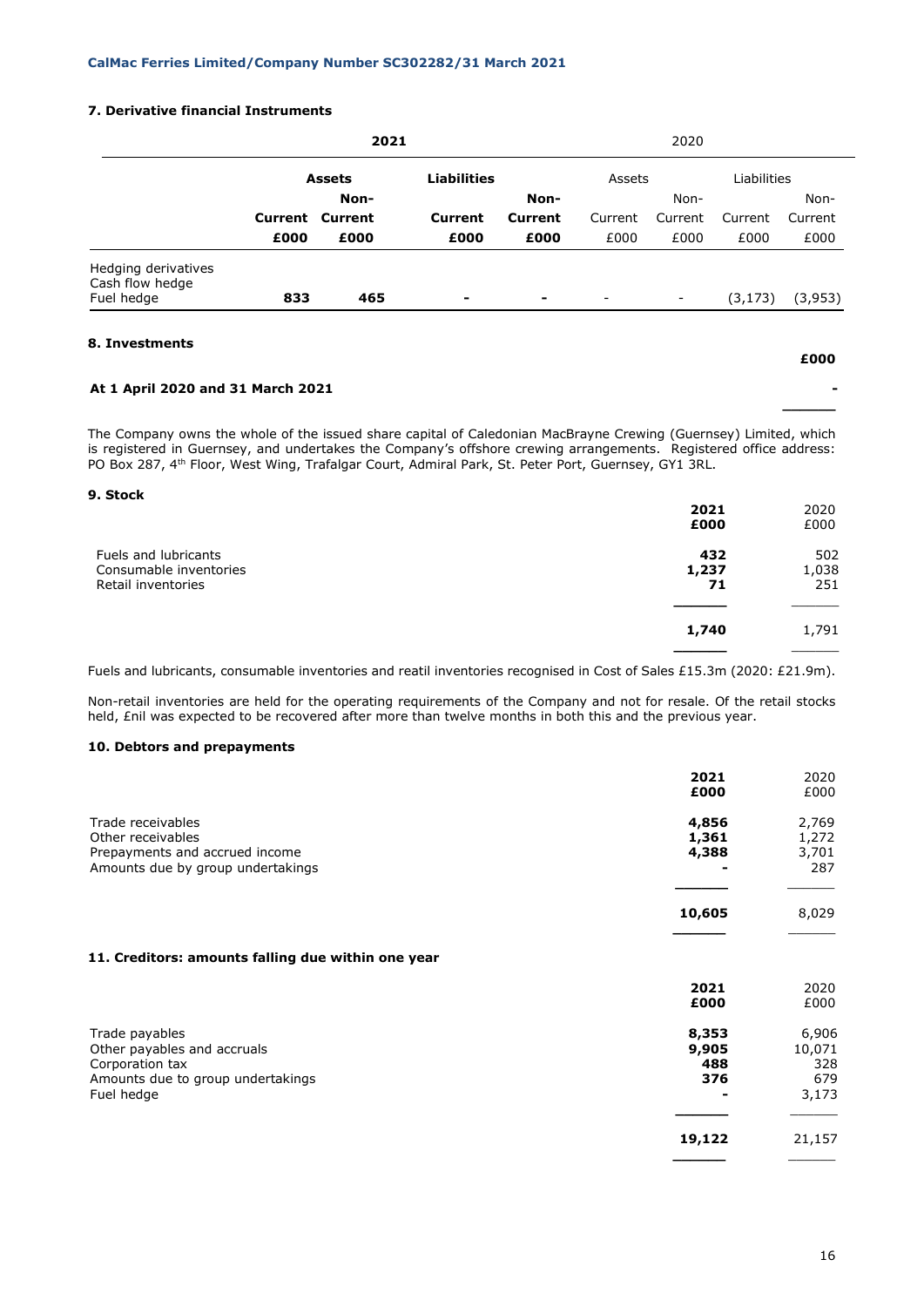# **11. Creditors: amounts falling due within one year (continued)**

Terms and debt repayment schedule

|                | <b>Currency</b> | <b>Nominal</b><br><b>Interest</b><br>Rate | Year of<br>Maturity | Face<br>Value<br>2021<br>£000 | Carrying<br>Amount<br>2021<br>£000 | Face<br>Value<br>2020<br>£000 | Carrying<br>Amount<br>2020<br>£000 |
|----------------|-----------------|-------------------------------------------|---------------------|-------------------------------|------------------------------------|-------------------------------|------------------------------------|
| Loan from bank | GBP             | Libor $+1.5\%$                            | 31 Oct.<br>2022     | $\overline{\phantom{a}}$      | $\overline{\phantom{0}}$           | $\overline{\phantom{0}}$      |                                    |

This is a revolving credit facility with no fixed repayment prior to maturity.

# **12. Deferred tax assets and liabilities**

The main components of deferred tax at 19% (2020: 19%) are:

|                                                    | <b>Assets</b><br>2021<br>£000 | <b>Liabilities</b><br>2021<br>£000 | Assets<br>2020<br>£000 | Liabilities<br>2020<br>£000                                                      | <b>Net</b><br>2021<br>£000 | <b>Net</b><br>2020<br>£000            |
|----------------------------------------------------|-------------------------------|------------------------------------|------------------------|----------------------------------------------------------------------------------|----------------------------|---------------------------------------|
| Tangible fixed assets<br>Financial assets<br>Other | 445<br>$\blacksquare$<br>64   | ۰<br>(247)<br>۰                    | 459<br>30              | $\overline{\phantom{a}}$<br>$\overline{\phantom{a}}$<br>$\overline{\phantom{a}}$ | 445<br>(247)<br>64         | 459<br>$\overline{\phantom{a}}$<br>30 |
|                                                    | 509                           | (247)                              | 489                    | $\overline{\phantom{0}}$                                                         | 262                        | 489                                   |

*Movement in deferred tax during the year*

|                       | 1 April                  | Recognised | 31 March |
|-----------------------|--------------------------|------------|----------|
|                       | 2020                     | in income  | 2021     |
|                       | £000                     | £000       | £000     |
| Tangible fixed assets | 459                      | (14)       | 445      |
| Financial assets      | $\overline{\phantom{a}}$ | (247)      | (247)    |
| Other                 | 30                       | 34         | 64       |
|                       | 489                      | (227)      | 262      |

*Movement in deferred tax during the previous year*

|                       | 1 April | Recognised | 31 March |
|-----------------------|---------|------------|----------|
|                       | 2019    | in income  | 2020     |
|                       | £000    | £000       | £000     |
| Tangible fixed assets | 634     | (175)      | 459      |
| Financial assets      | (784)   | 784        | -        |
| Other                 | 16      | 14         | 30       |
|                       | (134)   | 623        | 489      |

# **13. Leases**

Right-of-use assets related to lease properties that do not meet the definition of investment properties are presented as property, plant and equipment (see note 6).

| <b>Buildings</b> | Equipment | <b>Ships</b>                            | Total     |
|------------------|-----------|-----------------------------------------|-----------|
| £000             | £000      | £000                                    | £000      |
| 1,652            | 527       | 74.024                                  | 76,203    |
|                  | 173       | 693                                     | 867       |
|                  | (157)     | (16, 609)                               | (17, 162) |
|                  | 543       | 58,108                                  | 59,908    |
|                  |           | <b>Vehicles &amp;</b><br>(396)<br>1,257 |           |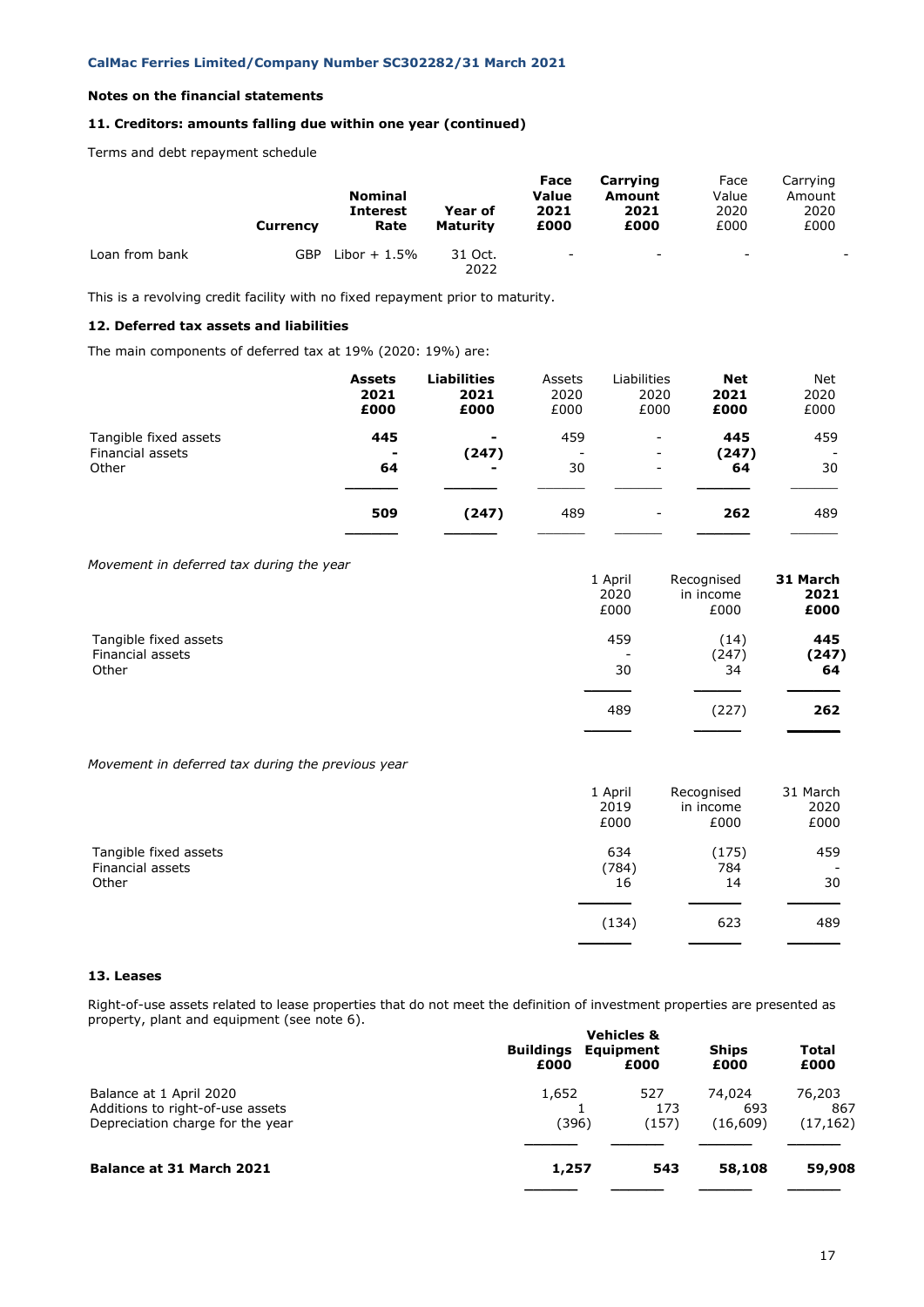# **13. Leases (continued)**

*The following amounts have been recognised in profit or loss for which the Group is a lessee.*

|                                       | 2021  | 2020  |
|---------------------------------------|-------|-------|
|                                       | £000  | £000  |
| Interest expense on lease liabilities | 1,585 | 1.933 |

No short term leases were recognised in the profit or loss in the year.

*Amounts recognised in statement of cash flows*

|                               | 2021   | 2020   |
|-------------------------------|--------|--------|
|                               | £000   | £000   |
| Total cash outflow for leases | 14,869 | 15,378 |

|                                |                        |                              | <b>Vehicles &amp;</b> |               |
|--------------------------------|------------------------|------------------------------|-----------------------|---------------|
|                                | <b>Vessels</b><br>£000 | <b>Property</b><br>£000      | plant<br>£000         | Total<br>£000 |
| IFRS16 - lease liability       |                        |                              |                       |               |
| Within 1 year                  | 15,275                 | 355                          | 178                   | 15,808        |
| $1 - 2$ years                  | 16,132                 | 372                          | 172                   | 16,676        |
| $2 - 3$ years                  | 17,041                 | 389                          | 112                   | 17,542        |
| $3 - 4$ years                  | 13,503                 | 199                          | 84                    | 13,786        |
| $4 - 5$ years                  |                        | $\qquad \qquad \blacksquare$ | 5                     | 5             |
|                                | 61,951                 | 1,315                        | 551                   | 63,817        |
| 14. Share capital              |                        |                              | 2021                  | 2020          |
|                                |                        |                              | £000                  | £000          |
| Allotted issued and fully paid |                        |                              |                       |               |
| 1 Ordinary Share of £1 each    |                        |                              |                       |               |
|                                |                        |                              |                       |               |

#### **15. Analysis of movements in equity attributable to equity holders of CalMac Ferries Limited**

|                                                                                                                | Commodity<br>derivatives<br>£000 | <b>Tax effect</b><br>£000 | <b>Total</b><br>£000 |
|----------------------------------------------------------------------------------------------------------------|----------------------------------|---------------------------|----------------------|
| Cash flow hedges<br>At 1 April 2020<br>Effective portion of changes in fair value of cash flow hedges          | (7, 126)<br>5,098                |                           | (7, 126)<br>5,098    |
| Tax relating to cash flow hedge<br>Net charge in fair value of cash flow hedges reclassified to profit or loss | 3,326                            | ۰<br>۰                    | 3,326                |
| At 31 March 2021                                                                                               | 1,298                            |                           | 1,298                |
|                                                                                                                |                                  |                           |                      |

The fuel hedge relates to CHFS2 contract and is placed in line with agreement with Transport Scotland.

#### **16. Pension arrangements**

A large number of the Company's employees are members of the CalMac Pension Fund which is a multi-employer defined benefit scheme (the 'Scheme' or the 'CalMac Scheme'). The Company is a participating employer in the CalMac Scheme, which is operated by Caledonian Maritime Assets Limited ('CMAL'), a company also wholly owned by Scottish Ministers. As the Trustees of the CalMac Scheme are unable to identify the Company's share of the underlying assets and liabilities of the Scheme on a consistent and reasonable basis, and as CMAL is legally considered to be the sponsoring employer for the Scheme, and is responsible for any deficit repair obligations in relation to the Scheme, the Company is accounting for the Scheme in its financial statements as if the Scheme was a defined contribution scheme.

The latest full triennial actuarial valuation of the CalMac Scheme as at 6 April 2018, carried out by an independent actuary, showed that the scheme had liabilities of £224.7m, assets of £196.6m and, consequently, a deficit of £28.1m.

Updated information as at 31 March 2021 in relation to, inter alia, scheme deficit prepared in accordance with IAS 19 is included in the financial statements of CMA for the year ended 31 March 2021. The March 2021 assets/liabilities are detailed below: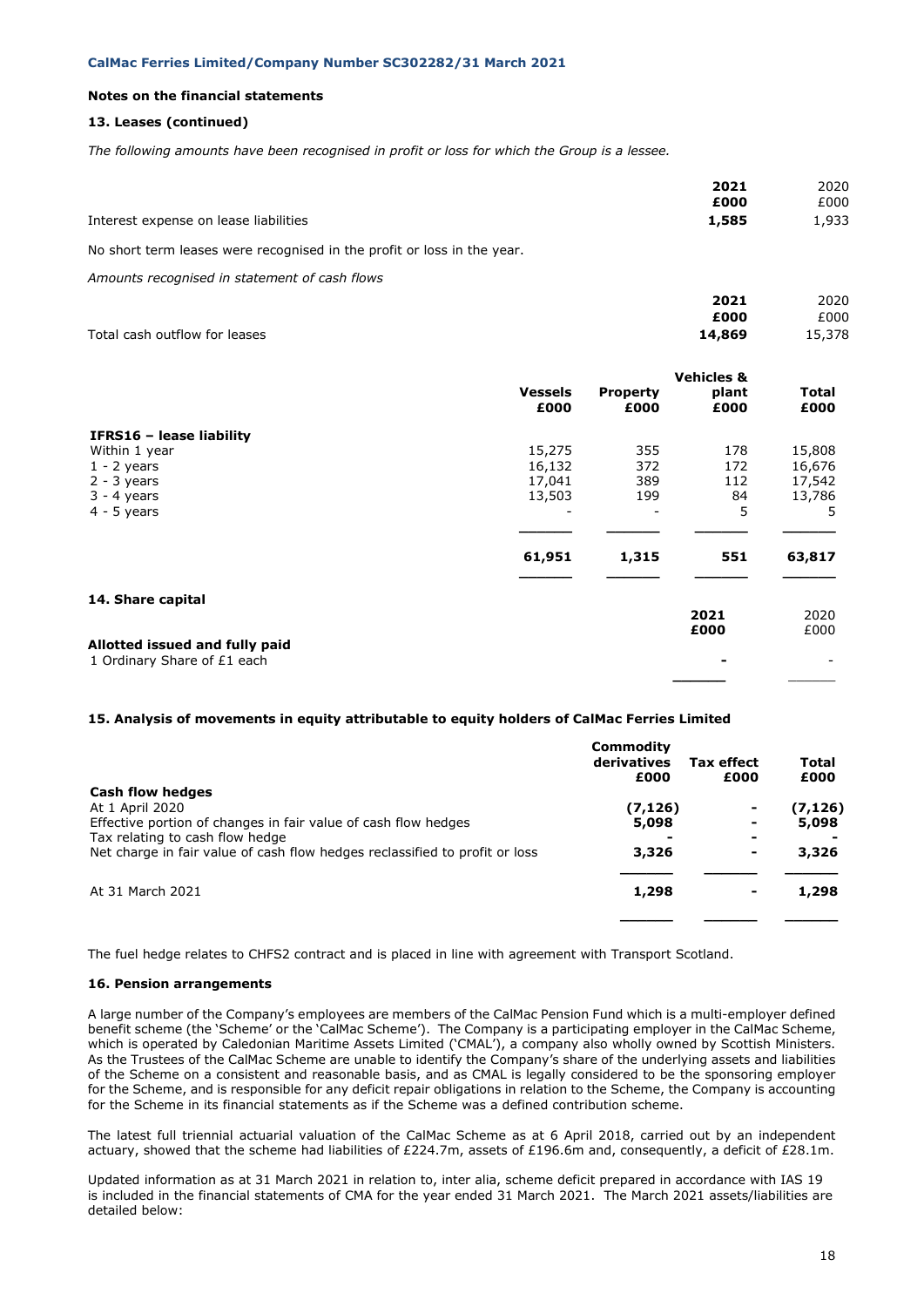### **16. Pension arrangements (continued)**

|                                                                    | 2021<br>£000          | 2020<br>£000          |
|--------------------------------------------------------------------|-----------------------|-----------------------|
| Present value of funded liabilities<br>Fair value of scheme aseets | (380, 228)<br>335,161 | (316, 478)<br>248,325 |
| Deficit                                                            | (45,067)              | (68, 153)             |

A number of the Company's employees participate in one of the Merchant Navy Pension Funds which are industry-wide defined contribution schemes. Contributions to these schemes are accounted for on a defined contribution basis.

The Merchant Navy Officers' Pension Fund (MNOPF) is closed to new members and the actuarial valuation carried out at 31 March 2018 showed a gross deficit of £73m at the valuation date and that the market value of the assets of £3,278m covered 98% of the value of the liabilities. The Company could still be required to make contributions against any deficit.

As the Trustees of the MNOPF are unable to identify the Company's share of the underlying assets and liabilities of the Scheme on a consistent and reasonable basis, the Company, which is a participating employer in the MNOPF, is accounting for the Scheme in its financial statements as if the Scheme was a defined contributions scheme. Future contributions are expected to continue at a rate of 20%.

In March 2016, the MNOPF Scheme closed to future accrual. Employees who were members of the scheme transferred to the Ensign Retirement Plan, an industry-wide defined contribution scheme.

The Directors also consider that any liability the Company has in relation to MNOPF will ultimately be funded by Scottish Ministers.

Under the Government's Pension Auto Enrolment legislation, employers must automatically enrol into a 'qualifying pension scheme' all qualifying employees not already in a pension scheme as well as all new starters. The legislation also dictates that those who have opted out must be reviewed and enrolled again every three years.

The Peoples Pension is the provider for a stakeholder pension scheme for auto enrolment purposes. New employees can still choose to opt out of this new scheme and enrol in the existing final salary scheme at appropriate times during the year. Employees can only be in one scheme at any given time.

The amounts charged to the income statement in respect of employer contributions to Pension Schemes are:

|                                                                   | 2021<br>£000 | 2020<br>£000 |
|-------------------------------------------------------------------|--------------|--------------|
| <b>CalMac Pension Fund</b>                                        | 4,394        | 8,556        |
| Ensign<br>Other schemes                                           | 12<br>224    | 12<br>261    |
|                                                                   |              |              |
|                                                                   | 4,630        | 8,829        |
| Contributions to be paid to pension schemes included in creditors | 479          | 424          |
|                                                                   |              |              |

CalMac Pension Fund includes a contribution of £4.6m paid in 2020.

### **17. Related party transactions**

Under FRS 101, the Company is exempt from the requirement to disclose related party transactions with Group undertakings with David Macbrayne Limited as it is a wholly owned subsidiary of a parent undertaking which prepares and publishes consolidated financial statements.

Details of transactions with other related parties are as follows: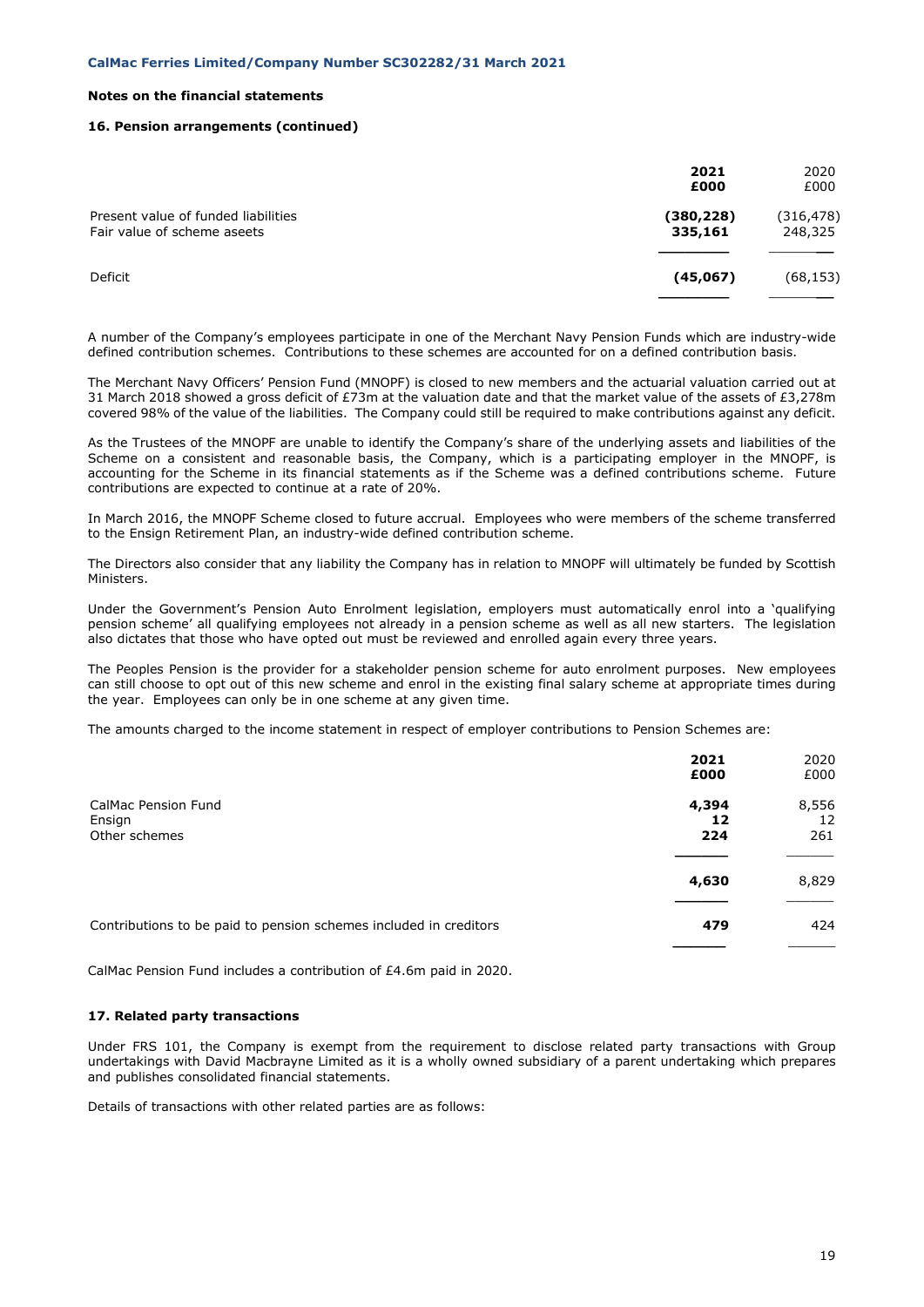# **17. Related party transactions (continued)**

|                                                                                    | 2021<br>£000   | 2020<br>£000     |
|------------------------------------------------------------------------------------|----------------|------------------|
| Transactions during the year - receivable/(payable):<br><b>Scottish Ministers</b>  |                |                  |
| subsidy                                                                            | 153,233        | 144,168          |
| subsidy - pension contribution<br>consultancy services<br>$\overline{\phantom{a}}$ | 1,381          | 4,646<br>1,463   |
|                                                                                    |                |                  |
| Caledonian Maritime Assets Limited<br>vessel leasing charges                       | (15, 653)      | (16,508)         |
| harbour services                                                                   | (9,008)        | (17, 711)        |
| vessel new build, modifications and other costs<br>ferry travel costs              | 7,309<br>5     | 6,725<br>9       |
| Solent Gateway Limited                                                             |                |                  |
| - consortium relief                                                                |                | (108)            |
| management recharge                                                                | 315            | 619              |
|                                                                                    | 2021           | 2020             |
|                                                                                    | £000           | £000             |
| Amounts due at end of year - receivable/(payable):<br><b>Scottish Ministers</b>    |                |                  |
| - subsidy                                                                          | 20,138         | 8,520            |
| recharge of consultancy agreements                                                 | 564            | 360              |
| Caledonian Maritime Assets Limited                                                 |                |                  |
| harbour services<br>vessel new build, modifications and other costs                | (132)<br>1,656 | (1,037)<br>1,168 |
| ferry travel costs                                                                 | 1              | 1                |
| Solent Gateway Limited                                                             |                |                  |
| consortium relief<br>management recharge                                           | 1,796          | (108)<br>1,796   |
|                                                                                    |                |                  |

During the year, the Company acted as agent for Caledonian Maritime Assets Limited in relation to certain elements of new vessel builds. The associated funds were paid to third parties and recovered from Caledonian Maritime Assets Limited.

Solent Gateway Limited is a joint venture company between David MacBrayne Limited and GBA (Holdings) Limited. It is owned and controlled 50% by David MacBrayne Limited and 50% by GBA (Holdings) Limited.

### **18. Ultimate parent company and related undertakings**

The Company is a wholly owned subsidiary of David MacBrayne Limited, which is wholly owned by the Scottish Ministers, who are regarded as the ultimate controlling party. The Group in which the Company's results are consolidated is that headed by David MacBrayne Limited, which is incorporated in the United Kingdom. No other Group financial statements include the Company's results.

The Company's other related undertaking is its subsidiary as disclosed in note 8.

The consolidated financial statements are available to the public and copies may be obtained from the parent company's registered office at the Ferry Terminal, Gourock, PA19 1QP and are also available on the parent company's website.